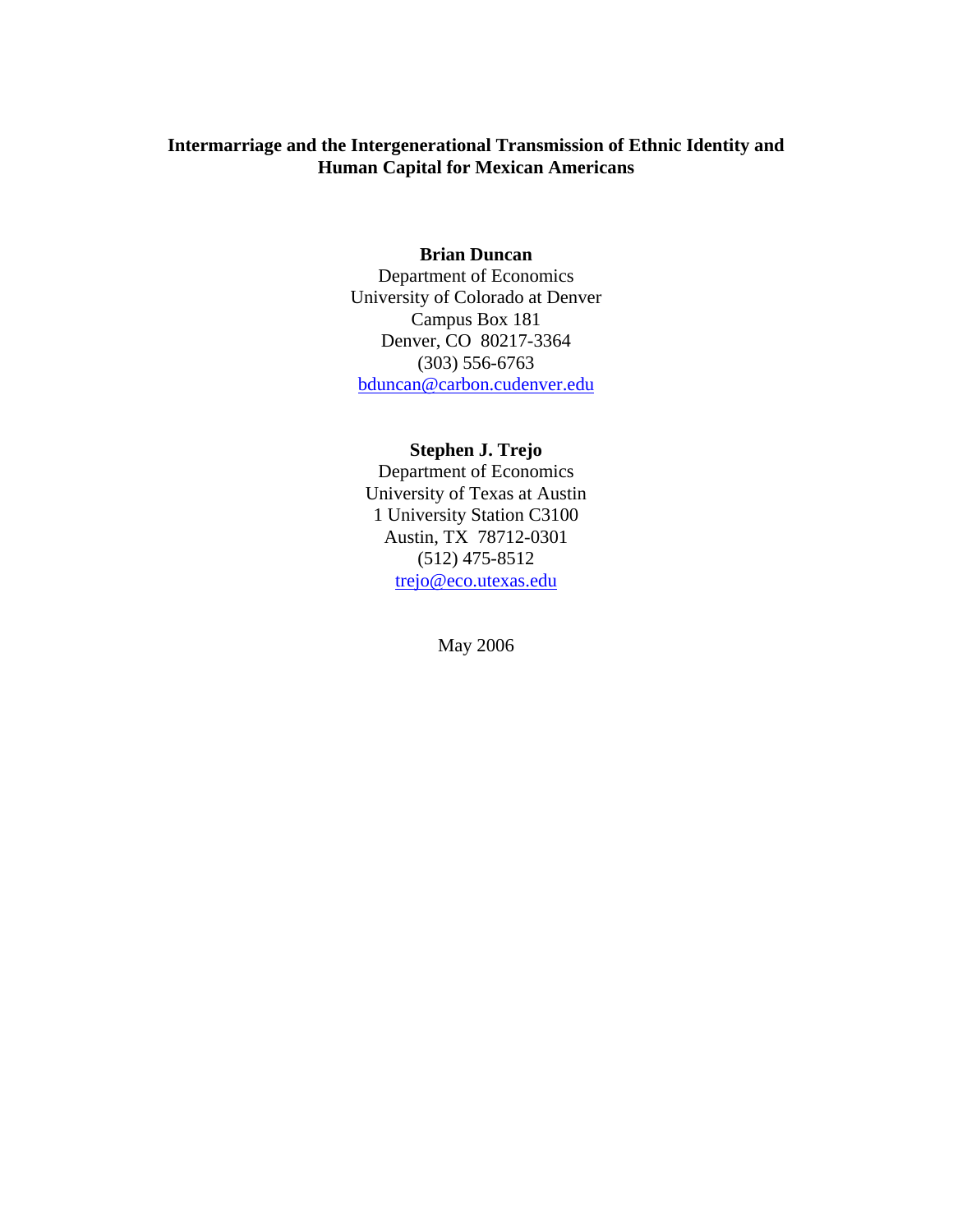### **I. Introduction**

 One of the most important and controversial questions in U.S. immigration research is whether the latest wave of foreign-born newcomers (or their U.S.-born descendants) will ultimately assimilate into the mainstream of American society, and whether the pace and extent of such assimilation will vary across immigrant groups. In terms of key economic outcomes such as educational attainment, occupation, and earnings, the sizeable differences by national origin that initially persisted among earlier European immigrants have largely disappeared among the modern-day descendants of these immigrants (Neidert and Farley 1985; Lieberson and Waters 1988; Farley 1990). There is considerable skepticism, however, that the processes of assimilation and adaptation will operate similarly for the predominantly non-white immigrants who have entered the United States in increasing numbers over the past thirty years (Gans 1992; Portes and Zhou 1993; Rumbaut 1994). In a controversial new book, Huntington (2004) voices a particularly strong version of such skepticism with regard to Hispanic immigration.

 Mexicans assume a central role in current discussions of immigrant intergenerational progress and the outlook for the so-called "new second generation," not just because Mexicans make up a large share of the immigrant population, but also because most indications of relative socioeconomic disadvantage among the children of U.S. immigrants vanish when Mexicans are excluded from the sample (Perlmann and Waldinger 1996, 1997). Therefore, to a great extent, concern about the long-term economic trajectory of immigrant families in the United States is concern about Mexican-American families.

 Several recent studies compare education and earnings across generations of Mexican Americans (Trejo 1997, 2003; Fry and Lowell 2002; Farley and Alba 2002; Grogger and Trejo 2002; Livingston and Kahn 2002; Blau and Kahn 2005; Duncan, Hotz, and Trejo 2006). Table 1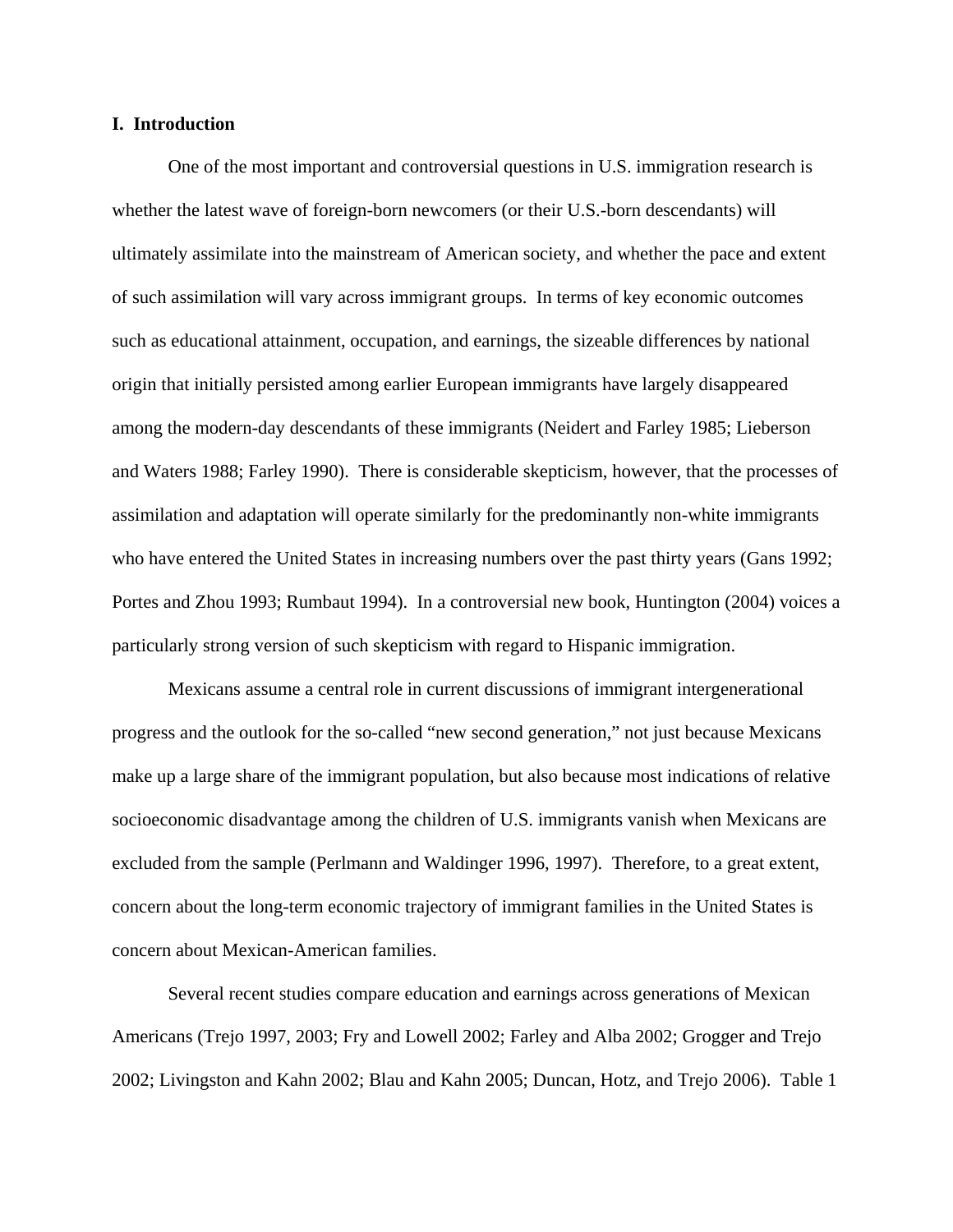illustrates the basic patterns that emerge for men.<sup>1</sup> Between the first and second generations, average schooling rises by almost three and one-half years and average hourly earnings grow by about 30 percent for Mexicans. The third generation, by contrast, shows little or no additional gains, leaving Mexican-American men with an educational deficit of 1.3 years and a wage disadvantage of about 25 percent, relative to whites. Similar patterns emerge for women, and also when regressions are used to control for other factors such as age and geographic location (Grogger and Trejo 2002; Blau and Kahn 2005; Duncan, Hotz, and Trejo 2006).

 The apparent lack of socioeconomic progress between second and later generations of Mexican Americans is surprising. Previous studies have consistently found parental education to be one of the most important determinants of an individual's educational attainment and ultimate labor market success (Haveman and Wolfe 1994; Mulligan 1997). Through this mechanism, the huge educational gain between first- and second-generation Mexican Americans should produce a sizable jump in schooling between the second and third generations, because on average the third generation has parents who are much better educated than those of the second generation. Yet the improvement in schooling we expect to find between the second and third generations is largely absent.

 The research summarized in Table 1 suggests that intergenerational progress stalls for Mexican Americans after the second generation. As noted by Borjas (1993) and Smith (2003), however, generational comparisons in a single cross-section of data do a poor job of matching immigrant parents and grandparents in the first generation with their actual descendants in later

 $\begin{array}{c|c}\n\hline\n\end{array}$  $1$  These averages are calculated from March 1998-2002 Current Population Survey data, with standard errors shown in parentheses. The samples for the earnings data are limited to individuals who worked during the calendar year preceding the survey. The "white" ethnic group is defined to exclude Hispanics, as well as blacks, Asians, and Native Americans. The first generation consists of immigrants: foreign-born individuals whose parents were also born outside the United States. The second generation denotes U.S.-born individuals who have at least one foreign-born parent. The so-called "third generation," which really represents the third and all higher generations, identifies U.S. natives whose parents are also natives.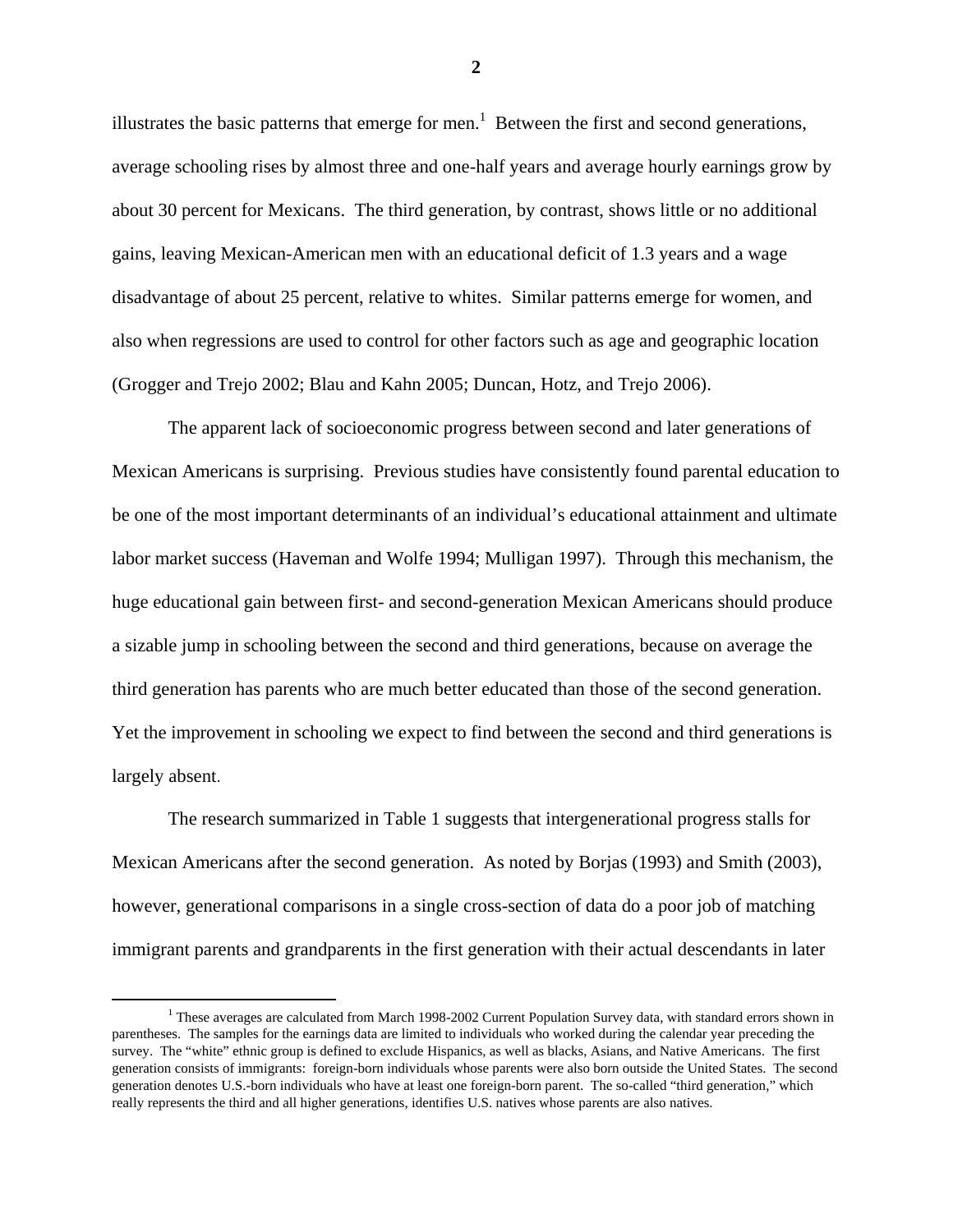generations. Indeed, Smith (2003) finds evidence of more substantial gains between second- and third-generation Mexicans when he combines cross-sectional data sets from successive time periods in order to compare second-generation Mexicans in some initial period with their thirdgeneration descendants twenty-five years later. Yet even Smith's analysis shows signs of intergenerational stagnation for Mexican Americans. In his Table 4, for example, five of the six most recent cohorts of Mexicans experience no wage gains between the second and third generations. Moreover, all studies conclude that large education and earnings deficits (relative to whites) remain for third- and higher-generation Mexicans.<sup>2</sup>

 These findings—that the economic disadvantage of Mexican Americans persists even among those whose families have lived in the United States for more than two generations, and that the substantial progress observed between the first and second generations seems to stall thereafter—raise doubts whether the descendants of Mexican immigrants are enjoying the same kind of intergenerational advancement that allowed previous groups of unskilled immigrants, such as the Italians and Irish, to eventually enter the economic mainstream of American society. Such conclusions could have far-reaching implications, but the validity of the intergenerational comparisons that underlie these conclusions rests on assumptions about ethnic identification that have received relatively little scrutiny for Mexican Americans. In particular, analyses of intergenerational change typically assume, either explicitly or implicitly, that the ethnic choices made by the descendants of Mexican immigrants do not distort outcome comparisons across generations.

 Ethnic identification is to some extent endogenous, especially among people at least one or two generations removed from immigration to the United States (Alba 1990; Waters 1990).

 $\begin{array}{c|c}\n\hline\n\text{2}\n\end{array}$ <sup>2</sup> Borjas (1994) and Card, DiNardo, and Estes (2000) investigate patterns of intergenerational progress for many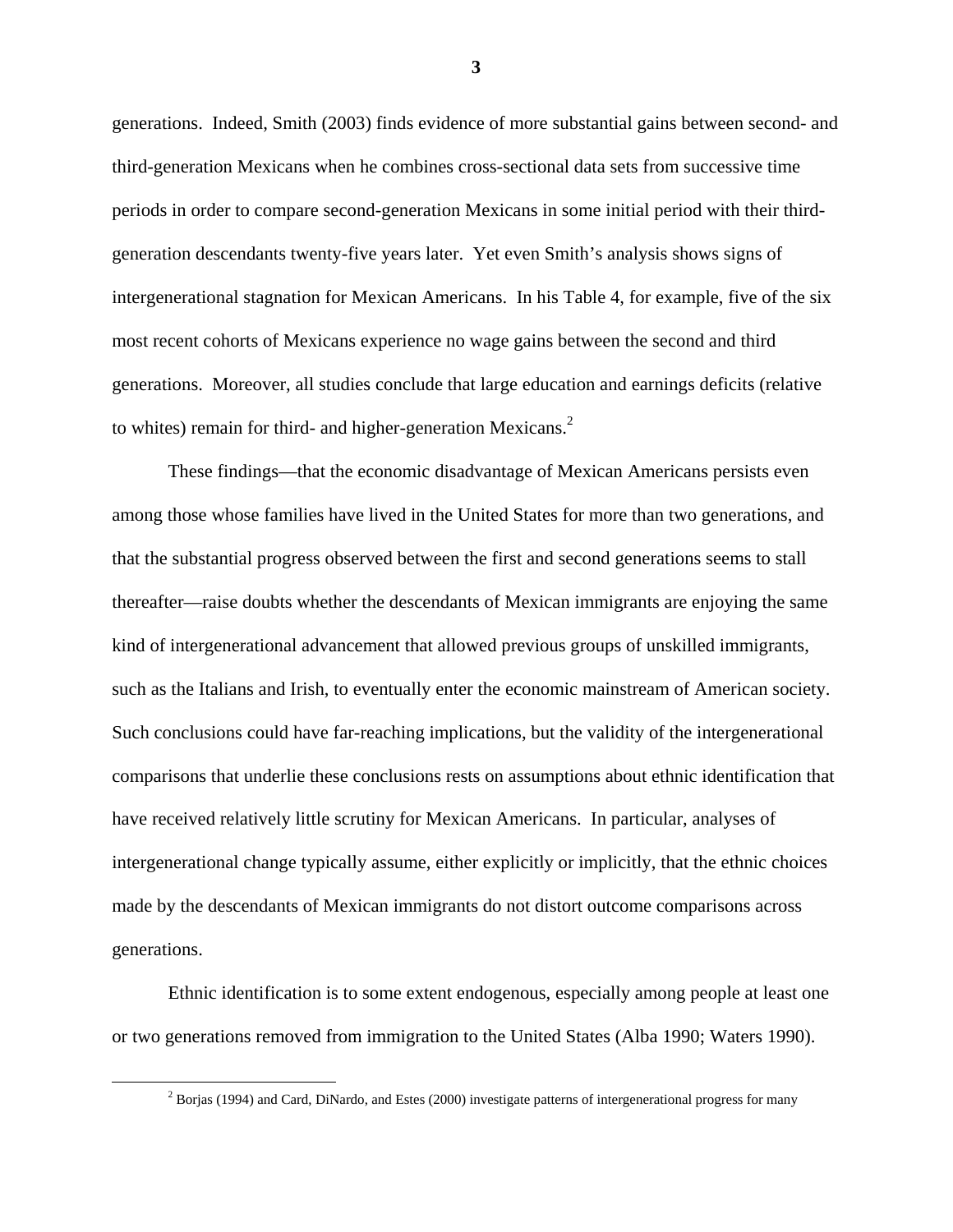Consequently, the descendants of Mexican immigrants who continue to identify themselves as Mexican in the third and higher generations may be a select group. For example, if the most successful Mexican Americans are more likely to intermarry or for other reasons cease to identify themselves or their children as Mexican, then available data may understate human capital and earnings gains between the second and third generations.<sup>3</sup> In other words, research on intergenerational assimilation among Mexicans may suffer from the potentially serious problem that the most assimilated members of the group under study eventually fade from empirical observation as they more closely identify with the group they are assimilating toward.<sup>4</sup>

 For other groups, selective ethnic identification has been shown to distort observed socioeconomic characteristics. American Indians are a particularly apt example, because they exhibit very high rates of intermarriage, and fewer than half of the children of such intermarriages are identified as American Indian by the Census race question (Eschbach 1995). For these and other reasons, racial identification is relatively fluid for American Indians, and changes in self-identification account for much of the surprisingly large increase in educational attainment observed for American Indians between the 1970 and 1980 U.S. Censuses (Eschbach, Supple, and Snipp 1998). In addition, Snipp (1989) shows that those who report American Indian as their race have considerably lower schooling and earnings, on average, than the much larger group of Americans who report a non-Indian race but claim to have some Indian ancestry.

 To cite another example, Waters (1994) observes selective ethnic identification among the U.S.-born children of New York City immigrants from the West Indies and Haiti. The

different national origin groups, including Mexicans.

<sup>&</sup>lt;sup>3</sup> For groups such as Mexicans with relatively low levels of schooling, Furtado (2006) shows that assortative matching on education in marriage markets can create a situation whereby individuals who intermarry tend to be the more highly-educated members of these groups.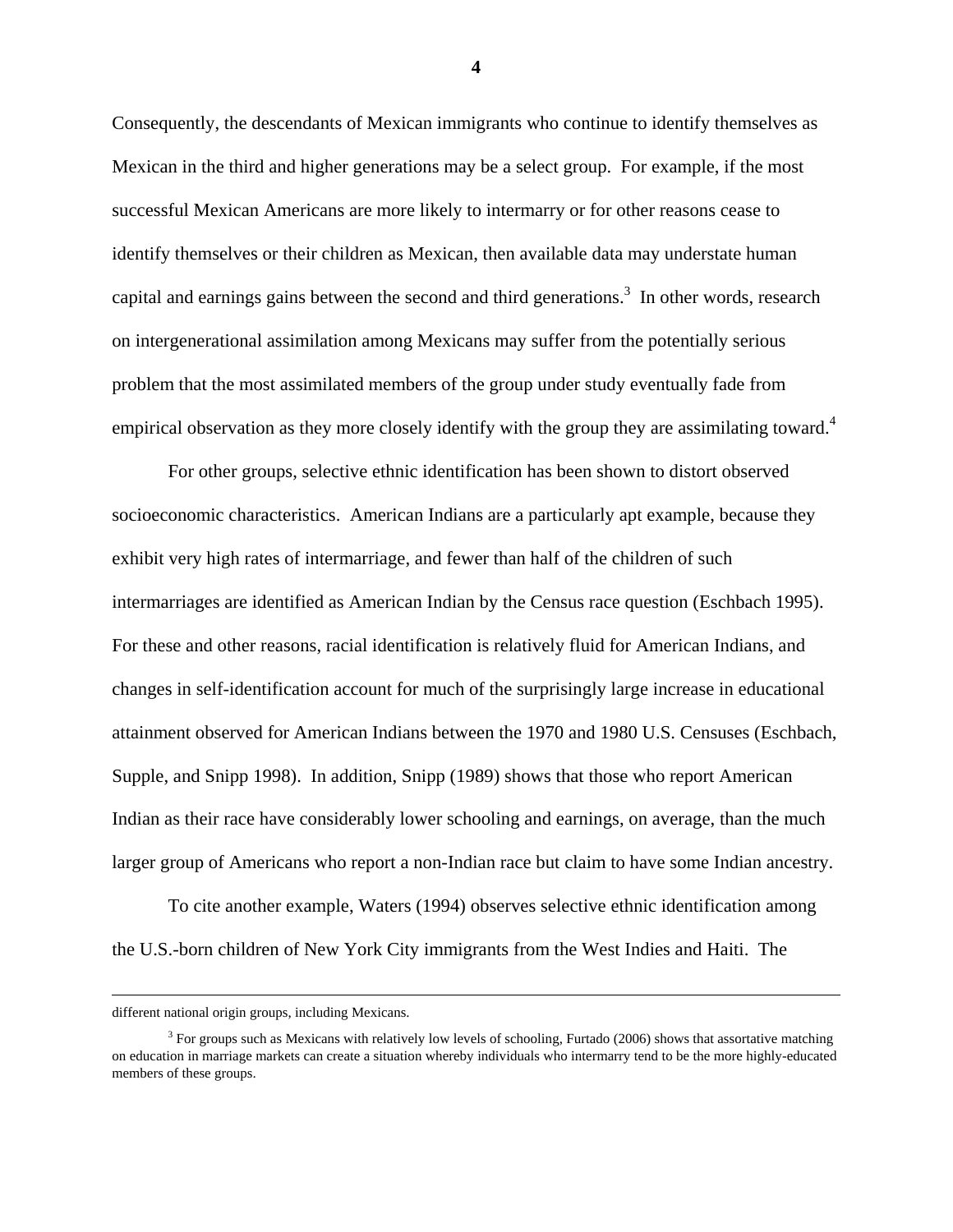teenagers doing well in school tend to come from relatively advantaged, middle-class families, and these kids identify most closely with the ethnic origins of their parents. In contrast, the teenagers doing poorly in school are more likely to identify with African Americans. This pattern suggests that self-identified samples of second-generation Caribbean blacks might overstate the socioeconomic achievement of this population, a finding that potentially calls into question the practice of comparing outcomes for African Americans and Caribbean blacks as a means of distinguishing racial discrimination from other explanations for the disadvantaged status of African Americans (Sowell 1978).

 Using microdata from the U.S. Census and from recent years of the Current Population Survey (CPS), we explore these issues for Mexican Americans. In particular, we investigate what factors influence whether individuals choose to identify themselves (or their children) as Mexican-origin, and how these ethnic choices may affect inferences about the intergenerational progress of Mexican Americans. To date, analyses of ethnic responses and ethnic identification employing large national surveys have focused primarily on whites of European descent (Alba and Chamlin 1983; Lieberson and Waters 1988; 1993; Farley 1991), and therefore much could be learned from a similar analysis that highlights ethnic choices among the Mexican-origin population.

 Existing studies (Stephan and Stephan 1989; Eschbach and Gomez 1998; Ono 2002) demonstrate that the process of ethnic identification by Mexican Americans is fluid, situational, and at least partly voluntary, just as has been observed for non-Hispanic whites and other groups. These studies, however, do not directly address the issue that we will focus on: the selective nature of Mexican identification and how it affects our inferences about intergenerational

 $\frac{1}{4}$ <sup>4</sup> Bean, Swicegood, and Berg (2000) raise this possibility in their study of generational patterns of fertility for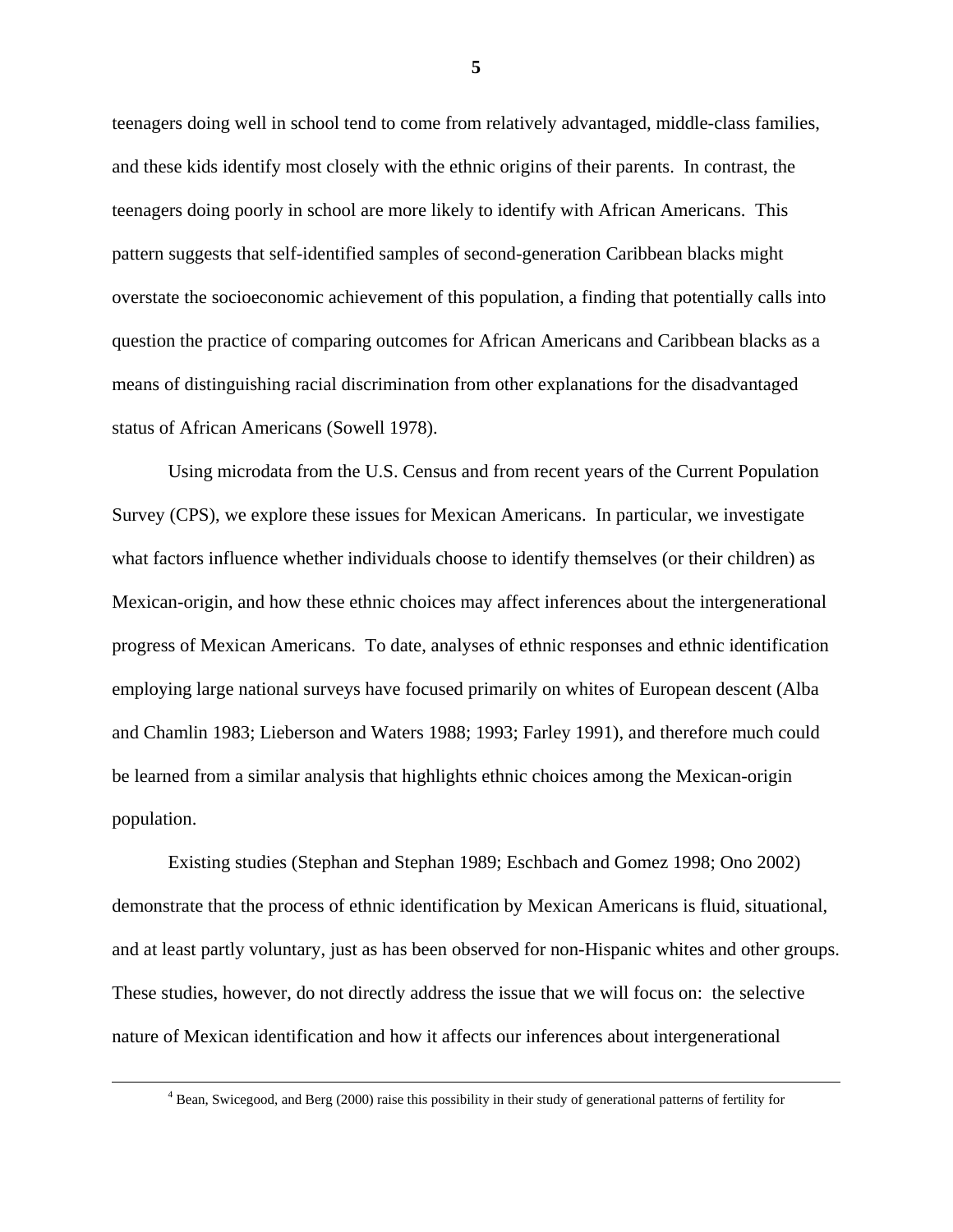progress for this population. Though previous research has noted the selective nature of intermarriage for Hispanics overall (Qian 1997, 1999) and for Mexican Americans in particular (Fu 2001; Rosenfeld 2001), this research has not examined explicitly the links between intermarriage and ethnic identification, nor has previous research considered the biases that these processes might produce in standard intergenerational comparisons of economic status for Mexican Americans. Closer in spirit to our analysis is recent work by Alba and Islam (2005) that tracks cohorts of U.S.-born Mexicans across the 1980-2000 Censuses and uncovers evidence of substantial declines in Mexican self-identification as a cohort ages. In contrast with our work, however, Alba and Islam (2005) are able to provide only limited information about the socioeconomic selectivity of this identity shift, and they focus on the identity shifts that occur within rather than across generations of Mexicans.

 Ideally, if we knew the family tree of each individual, we could identify which individuals are descended from Mexican immigrants and how many generations have elapsed since that immigration took place. It would then be a simple matter to compare outcomes for this "true" population of Mexican descendants with the corresponding outcomes for a relevant reference group (e.g., non-Hispanic whites) and also with those for the subset of Mexican descendants who continue to self-identify as Mexican-origin.<sup>5</sup> Such an analysis would provide

Mexican-origin women in the United States.

<sup>&</sup>lt;sup>5</sup> Detailed ancestry information of this sort would raise complicated issues about how to define ethnic groups. For example, should calculations for the Mexican-American population differentially weight individuals according to their "intensity" of Mexican ancestry? In other words, among third-generation Mexicans, should those with four Mexican-born grandparents count more than those with just one grandparent born in Mexico? The answer might depend on the question of interest. For the questions of intergenerational assimilation and progress that we study here, our view is that all descendants of Mexican immigrants should count equally, regardless of how many branches of their family tree contain Mexican ancestry. This conceptualization allows intermarriage to play a critical role in the process of intergenerational assimilation for Mexican Americans, as it did previously for European immigrants (Gordon 1964; Lieberson and Waters 1988). As we note below, however, our data and analyses can shed light on the direction, but not the ultimate magnitude, of measurement biases arising from selective intermarriage and ethnic identification by Mexican Americans. Our conclusions about the direction of these measurement biases require only that persons of mixed ancestry—i.e., the products of Mexican intermarriage—be included with some positive weight in whatever definition is adopted for the Mexican-American population.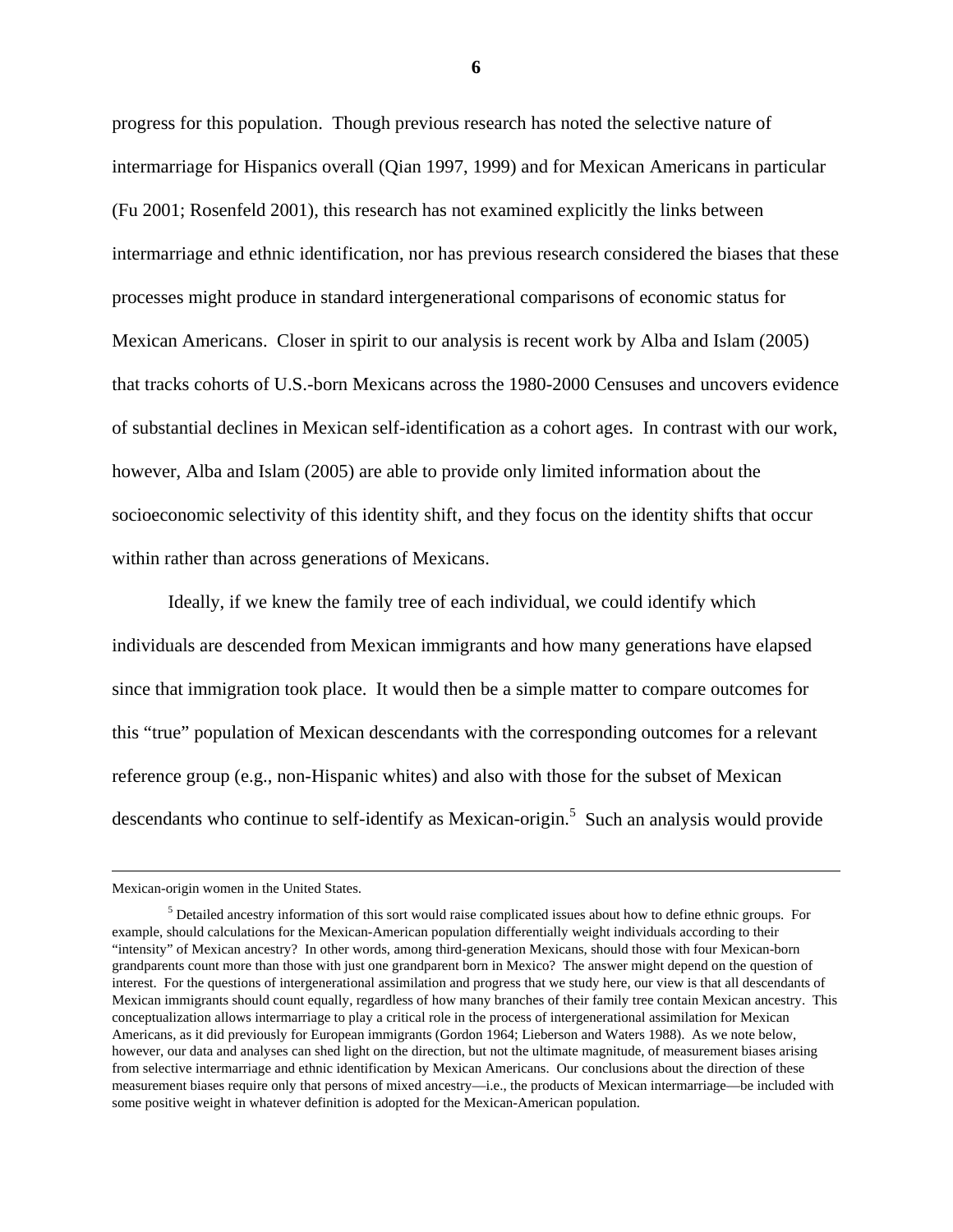an unbiased assessment of the relative standing of the descendants of Mexican immigrants in the United States, and it would show the extent to which selective ethnic identification distorts estimated outcomes for this population when researchers are forced to rely on standard, selfreported measures of Mexican identity.

 Following the 1970 Census, unusually detailed information of this sort was collected for a small sample of individuals with ancestors from a Spanish-speaking country. After each decennial U.S. Census, selected respondents to the Census long form are reinterviewed in order to check the accuracy and reliability of the Census data. The 1970 Census was the first U.S. Census to ask directly about Hispanic origin or descent, and therefore a primary objective of the 1970 Census Content Reinterview Study (U.S. Bureau of the Census 1974) was to evaluate the quality of the responses to this new question. For this purpose, individuals in the reinterview survey were asked a series of questions regarding any ancestors they might have who were born in a Spanish-speaking country. Among those identified by the reinterview survey as having Hispanic ancestors, Table 2 shows the percent who had previously responded on the 1970 Census long form that they were of Hispanic "origin or descent."<sup>6</sup>

 Overall, 76 percent of reinterview respondents with ancestors from a Spanish-speaking country had self-identified as Hispanic in the 1970 Census, but the correspondence between Hispanic ancestry in the reinterview and Hispanic identification in the Census fades with the number of generations since the respondent's Hispanic ancestors arrived in the United States. Virtually all (99 percent) first-generation immigrants born in a Spanish-speaking country identified as Hispanic in the Census, but the rate of Hispanic identification dropped to 83 percent for the second generation, 73 percent for the third generation, 44 percent for the fourth

 <sup>6</sup>  $6$  The information in Table 2 is reproduced from Table C of U.S. Bureau of the Census (1974, p. 8).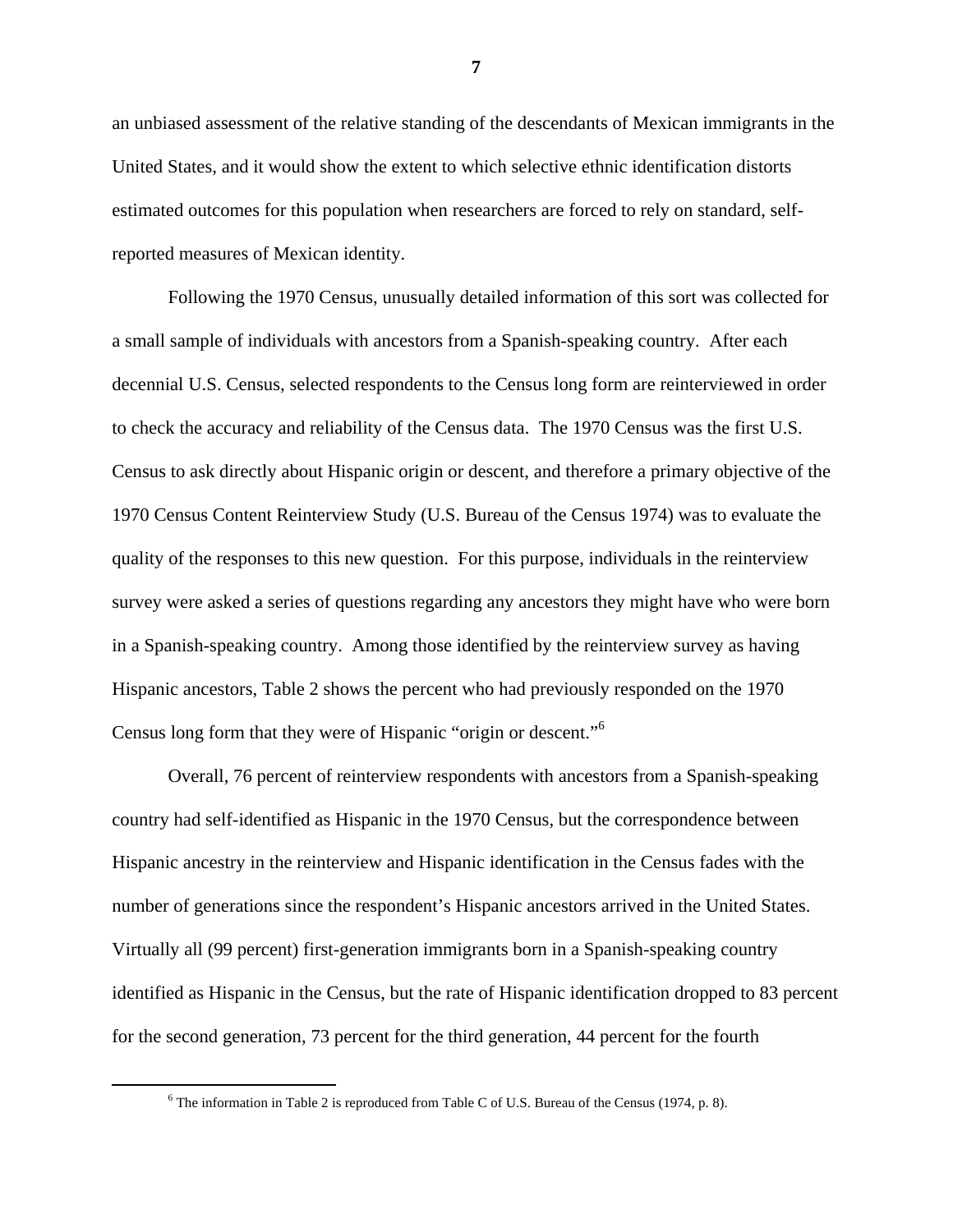generation, and all the way down to 6 percent for higher generations of Hispanics. Interestingly, intermarriage seems to play a central role in the loss of Hispanic identification. Almost everyone (97 percent) with Hispanic ancestors on both sides of their family identified as Hispanic in the Census, whereas the corresponding rate was only 21 percent for those with Hispanic ancestors on just one side of their family. Given the small number of Hispanics in the reinterview sample (369 individuals reported having at least one ancestor from a Spanish-speaking country), the percentages in Table 2 should be regarded with caution, especially those for the very small samples of Hispanics who are fourth generation or higher. Nonetheless, these data do suggest that self-identified samples of U.S. Hispanics might omit a large proportion of later-generation individuals with Hispanic ancestors, and that intermarriage could be a fundamental source of such intergenerational ethnic attrition.

 Unfortunately, the microdata underlying Table 2 no longer exist, so we cannot use these data to examine in a straightforward manner how selective ethnic attrition affects observed measures of intergenerational progress for Mexican Americans.<sup>7</sup> Out of necessity, we instead adopt less direct strategies for trying to shed light on this issue. In a recent paper (Duncan and Trejo 2005), we investigate the extent and selectivity of intermarriage by Mexican Americans and how such intermarriage influences the ethnic identification of resulting children. Using 2000 Census data, we show that U.S.-born Mexican Americans who marry non-Mexicans are substantially more educated and English proficient, on average, than are Mexican Americans

 $\frac{1}{7}$  $^7$  Starting in 1980, the Census has included an open-ended question asking for each person's "ancestry" or "ethnicity," with the first two responses coded in the order that they are reported (Farley 1991). For the purposes of identifying individuals with Mexican or Hispanic ancestors, however, the Census ancestry question is not a good substitute for the detailed battery of questions included in the 1970 Census Content Reinterview Study. Indeed, many 1980-2000 Census respondents who identified as Hispanic in response to the Hispanic origin question failed to list an Hispanic ancestry in response to the ancestry item that comes later on the Census long form questionnaire, perhaps because they thought it redundant and unnecessary to indicate their Hispanic ethnicity a second time. Comparatively few respondents listed an Hispanic ancestry after identifying as non-Hispanic when answering the Hispanic origin question, so the ancestry question actually produces a lower overall count of Hispanics than does the Hispanic origin question (Lieberson and Waters 1988; del Pinal 2004).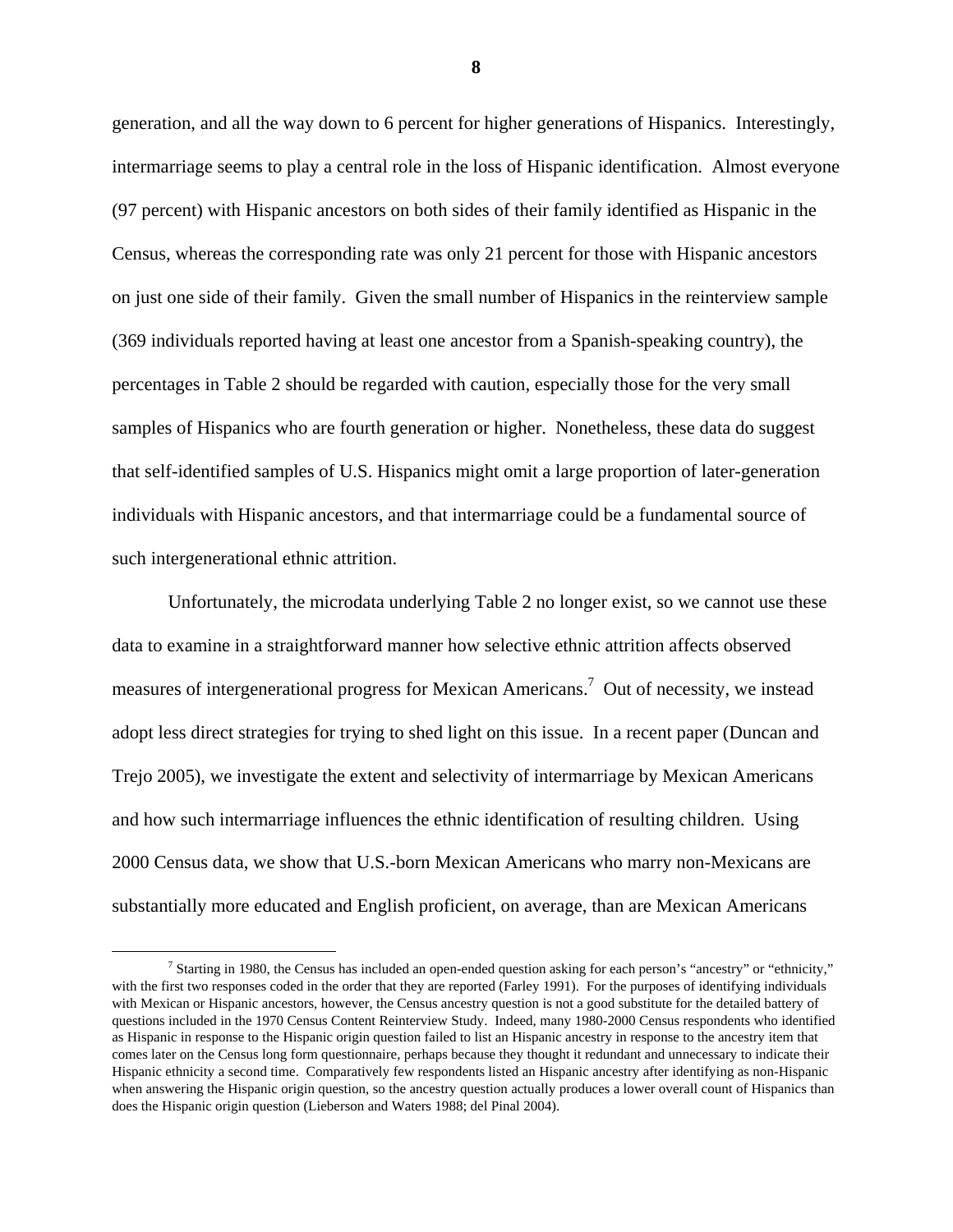who marry co-ethnics (whether they be Mexican Americans or Mexican immigrants). In addition, the non-Mexican spouses of intermarried Mexican Americans possess relatively high levels of schooling and English proficiency, compared to the spouses of endogamously married Mexican Americans. The human capital selectivity of Mexican intermarriage generates corresponding differences in the employment and earnings of Mexican Americans and their spouses. Moreover, the children of intermarried Mexican Americans are much less likely to be identified as Mexican than are the children of endogamous Mexican marriages. These forces combine to produce strong negative correlations between the education, English proficiency, employment, and earnings of Mexican-American parents and the chances that their children retain a Mexican ethnicity. Such findings raise the possibility that selective ethnic attrition might bias observed measures of intergenerational progress for Mexican Americans.

 Our finding of positive educational and economic selectivity for intermarried Mexican Americans is not unexpected (Qian 1999). First of all, opportunities for meeting and interacting with people from other racial/ethnic groups are better for more educated Mexican Americans, because highly-educated Mexican Americans tend to live, study, and work in less segregated environments. Second, given the sizeable educational deficit of the average Mexican American, better-educated Mexican Americans are likely to be closer in social class to the typical non-Mexican (Furtado 2006). Third, attending college is an eye-opening experience for many students that may work to diminish preferences for marrying within one's own racial/ethnic group. Finally, the theory of "status exchange" in marriage formulated by Davis (1941) and Merton (1941) predicts that members of lower-status minority groups (such as Mexican Americans) would tend to need higher levels of socioeconomic attainment to attract spouses who are members of higher-status majority groups.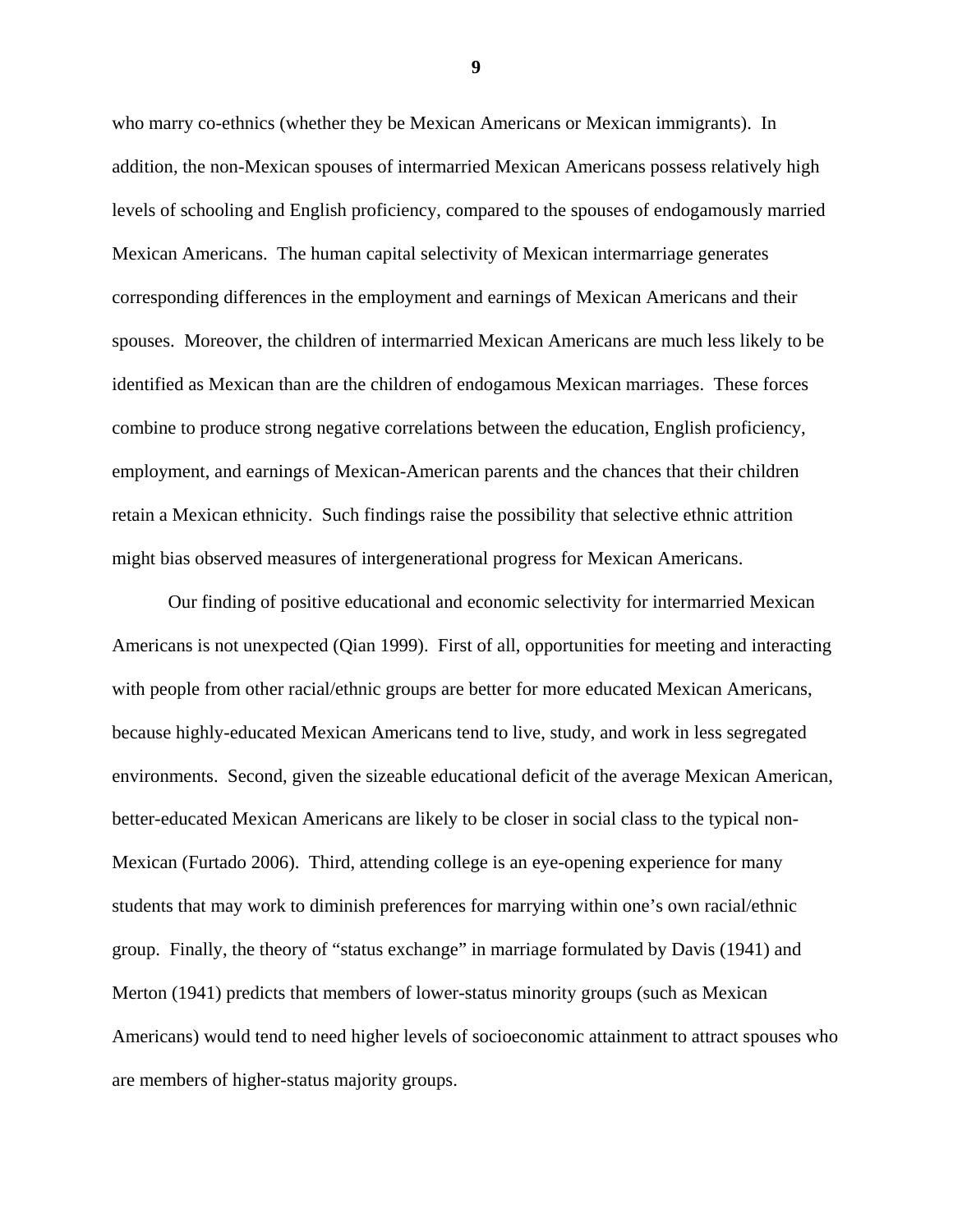Our previous paper (Duncan and Trejo 2005) provides insights regarding the selectivity in human capital and labor market performance of Mexican Americans who intermarry and whose children are therefore less likely to retain a Mexican ethnic identification. That paper, however, does not directly examine how much of the intermarriage selectivity gets passed from Mexican-origin parents to their children. The current paper will focus explicitly on the critical role that intermarriage plays in the intergenerational transmission of human capital and ethnic identification for Mexican Americans. First, using 2000 Census data for U.S.-born youth ages 16-17 who have at least one Mexican parent, we estimate how the Mexican identification, high school dropout rates, and English proficiency of these youth depend on whether they are the product of endogamous or exogamous marriages. Second, we analyze the extent and selectivity of ethnic attrition among second-generation Mexican-American adults and among second- and third-generation Mexican-American youth. Using CPS data, we directly assess the influence of endogenous ethnicity by comparing an "objective" indicator of Mexican descent (based on the countries of birth of the respondent and his parents and grandparents) with the standard "subjective" measure of Mexican self-identification (based on the respondent's answer to the Hispanic origin question).

### **II. Census Analyses of Youth**

 Our initial analyses employ the five-percent microdata sample from the 2000 U.S. Census. Among other things, the Census provides detailed information regarding nativity, race, ethnicity, marital status, English proficiency, education, earnings, and labor supply. For our purposes, a crucial advantage of Census data is the huge sample sizes that allow for precise inferences to be made even about relatively small segments of the overall U.S. population (e.g.,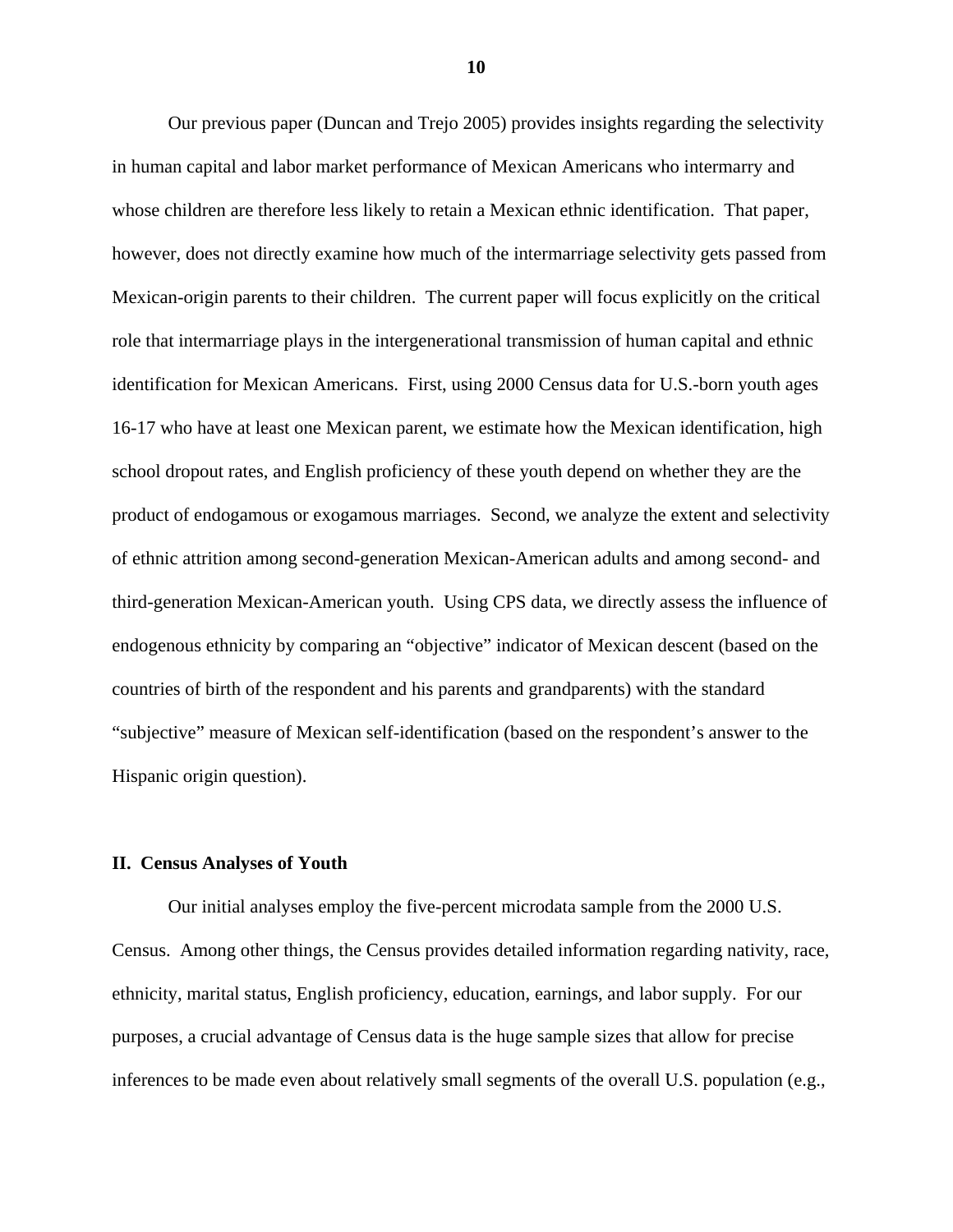boys ages 16 and 17 from families in which one parent is a U.S.-born Mexican and the other parent is non-Mexican). The primary disadvantage of these data is the absence of questions about the birthplace of each respondent's parents (such information was dropped from the Census beginning in 1980), making it impossible to distinguish among U.S.-born adults between the children of immigrants (i.e., the so-called "second generation") and later generations of immigrant descendants.

 To investigate the role that intermarriage plays in the intergenerational transmission of human capital and ethnic identification for Mexican Americans., we adapt the approach used by Hirschman (2001) in his study of immigrant youth. We construct samples from the 2000 Census of U.S.-born youth ages 16 and 17 living in intact families in which at least one of the parents is Mexican-origin (i.e., at least one parent either was born in Mexico or else is a U.S.-born individual identified as Mexican by the Census question regarding Hispanic origin). Given our interest in ethnic identification, we exclude families in which the parents or youth have allocated information about Hispanic origin. Finally, to the extent possible with the information available in the Census, we exclude families in which the relevant youth are suspected of being stepchildren. For comparisons purposes, we construct analogous samples of U.S.-born youth living in intact families in which both parents are U.S.-born, non-Hispanic whites, and of U.S. born youth living in intact families in which both parents are U.S.-born, non-Hispanic blacks. We choose to study youth ages 16 and 17 because they are old enough for persistent patterns in educational attainment, English proficiency, and ethnic identification to emerge, yet they are young enough to still be living with their parents so that parental information is available in the Census.

Our previous research (Duncan and Trejo 2005) indicates that, in terms of nativity and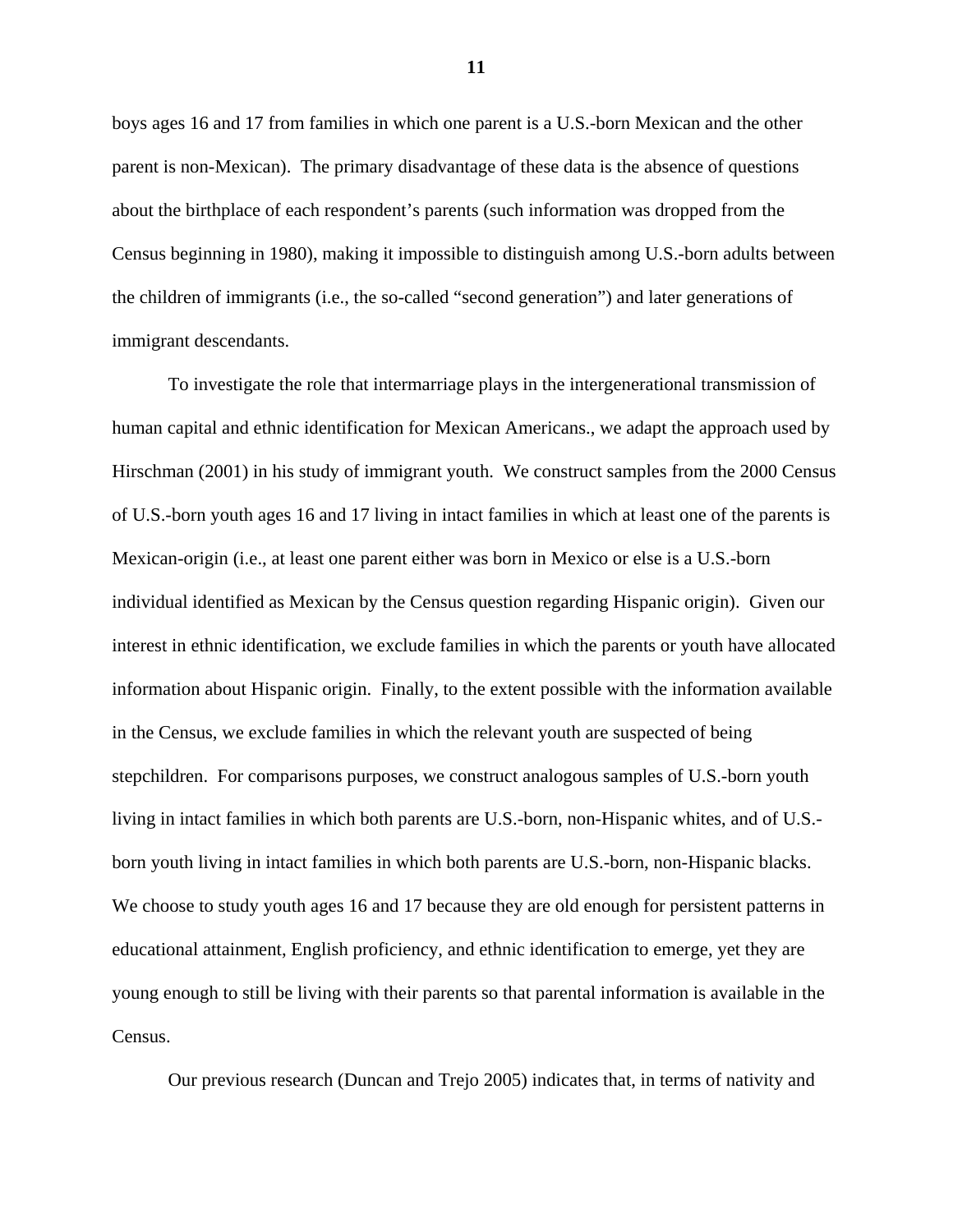ethnicity, the marital choices of Mexican Americans can be usefully classified into three fundamental categories of spouses: foreign-born Mexicans, U.S.-born Mexicans, and non-Mexicans. Based on this insight, we construct a simple typology of marriages involving Mexican Americans. For our samples U.S.-born youth who have at least one Mexican parent, Table 3 shows the nativity/ethnicity distributions of the parents. Patterns are similar for boys and girls. Overall, about 30 percent of these youth are the products of mixed marriages between a Mexican and a non-Mexican. Among those families in which neither parent is a Mexican immigrant, the rate of intermarriage is much higher, exceeding 50 percent (i.e., families with two U.S.-born, Mexican parents are slightly less prevalent than families with one U.S.-born, Mexican parent and one non-Mexican parent). As has been documented previously (Rosenfeld 2002; Duncan and Trejo 2005), intermarriage is widespread among Mexican Americans.

 Table 4 reports average outcomes for the U.S.-born youth in our samples, differentiated by the nativity and ethnicity of their parents. Standard errors are shown in parentheses. We focus on three youth outcomes: (1) the percentage of high school "dropouts," with dropouts defined here as youth who are not attending school and who have not yet completed high school (either through classes or by exam); (2) the percentage who are "deficient" in English, defined here as those who speak a language other than English at home and report speaking English worse than "very well;" and (3) the percentage identified as Mexican by the Hispanic origin question in the Census.

 In the marriage typology used here, the first three rows of Table 4 represent endogamous Mexican marriages in which both parents are Mexican-origin, with these marriages distinguished by whether both parents are foreign-born Mexicans, both are U.S.-born Mexicans, or one Mexican parent is foreign-born and the other is U.S.-born. The next two rows represent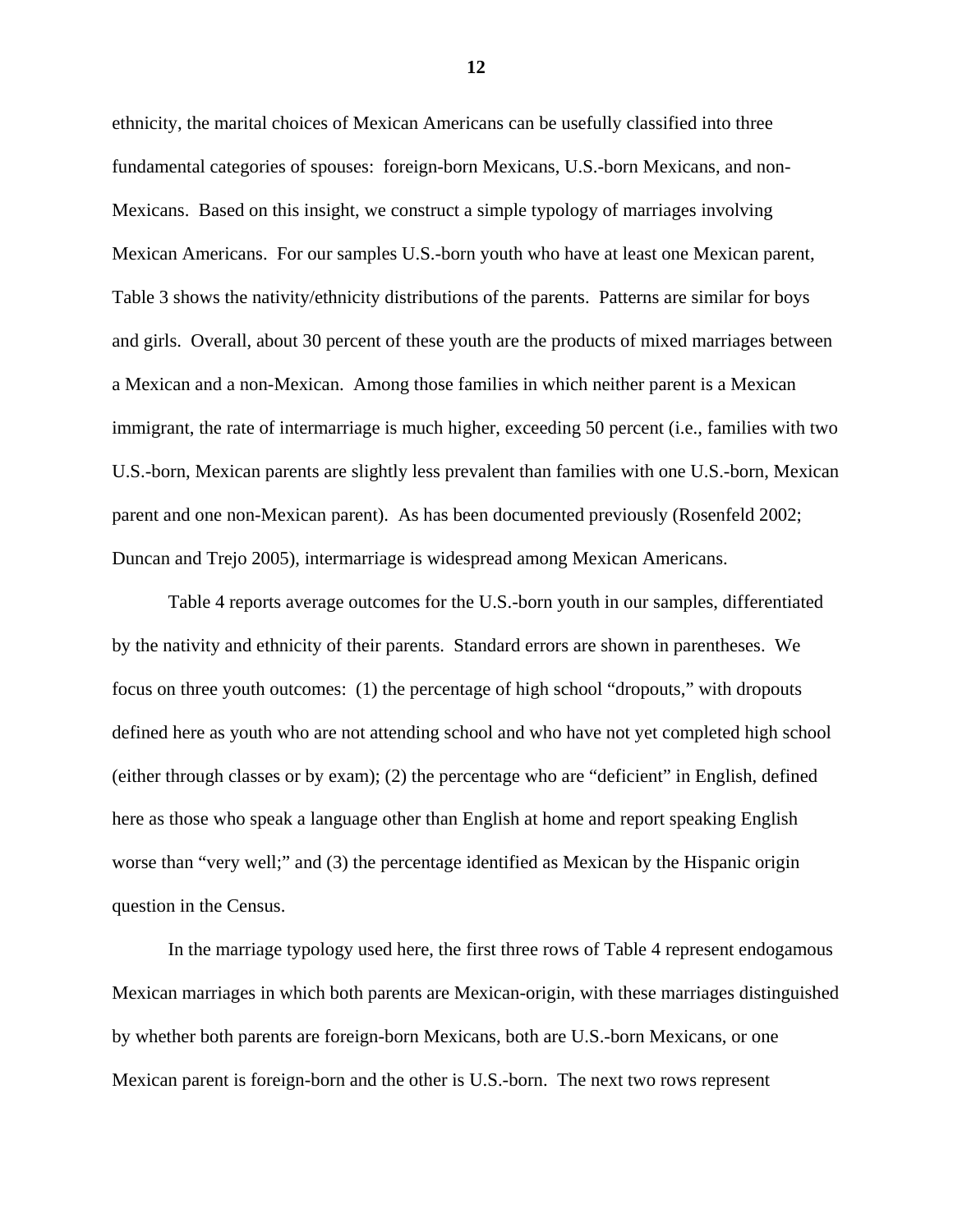intermarriages between a Mexican and a non-Mexican, with these marriages distinguished by whether the Mexican is foreign-born or U.S.-born. Finally, for purposes of comparison, the last two rows represent endogamous white and black marriages.

 Table 4 shows that youth who are the products of Mexican intermarriages enjoy large and statistically significant attainment advantages over their counterparts who are the products of endogamous Mexican-American marriages. Consider first the patterns for boys. High school dropout rates are almost 50 percent higher for boys with two U.S.-born Mexican parents rather than one (4.5 percent versus 3.1 percent, respectively), and the dropout rate for this latter group of boys approaches the rate for white boys from endogamous marriages (this "white" dropout rate is 2.8 percent). In addition, Table 4 reveals that boys with one U.S.-born Mexican parent (and one non-Mexican parent) are much more likely to either speak English exclusively or else speak it "very well" than are boys from endogamous Mexican marriages. Finally, these data exhibit a strong correlation between Mexican intermarriage and ethnic identification: virtually all of the boys with two Mexican-origin parents are identified as Mexican by the Census question regarding Hispanic origin, whereas the corresponding rate drops below two-thirds for boys with only one Mexican-origin parent. For girls, the patterns are similar, although the human capital advantages arising from Mexican intermarriage are somewhat smaller than those observed for boys.

 Table 5 indicates that a likely source of the human capital advantages enjoyed by Mexican-American youth with intermarried parents is the higher human capital of these parents themselves. For example, the mothers and fathers in families with one U.S.-born Mexican parent (and one non-Mexican parent) average over a year more schooling than do the mothers and fathers in families with two U.S.-born Mexican parents. Not surprisingly, the mothers and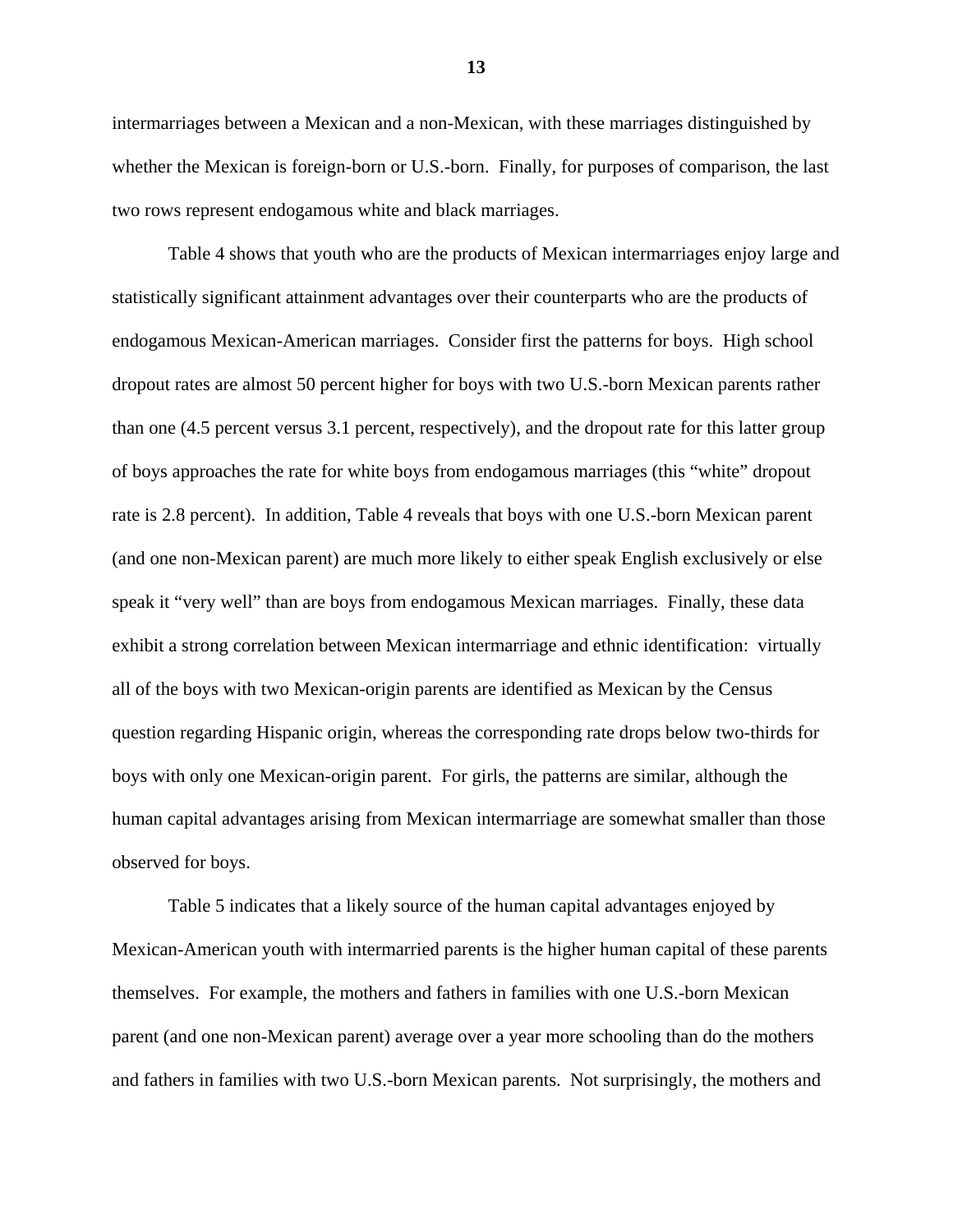fathers in these intermarried families are also much less likely to be deficient in speaking English.

 The least squares regressions reported in Table 6 show how the human capital of U.S. born, Mexican-American youth differs by family type, after conditioning on the influence of various controls. The dependent variables are dummies identifying youth who are dropouts and those who are deficient in English. Here, the samples are limited to youth with at least one Mexican parent, and the key independent variables are dummies identifying the type of family that each youth comes from (i.e., the parental nativity/ethnicity combinations listed in Table 3), with the reference group consisting of endogamous marriages in which both parents are U.S.born Mexicans. In addition to these dummies for family type, the first regression specification (i.e., the columns labeled (1) in Table 6) includes controls for the age of the youth, the ages of his mother and father, and geographic location (dummy variables identifying the nine Census divisions, the individual states of California and Texas, and whether the family resides in a metropolitan area). The second regression specification (i.e., the columns labeled (2)) adds variables describing the human capital of each youth's parents (either parents' completed years of schooling or dummies indicating their English proficiency, depending on the youth outcome being considered). This specification enables us to estimate directly the parent-child transmission of these outcomes and also to measure how much of the impact of Mexican intermarriage on youth outcomes works through the selectivity of intermarriage in terms of parental characteristics. Standard errors of the estimated regression coefficients are shown in parentheses.

 The estimates in Table 6 confirm the earlier evidence of significant human capital advantages for Mexican-American youth produced by intermarriages. Specification (1) implies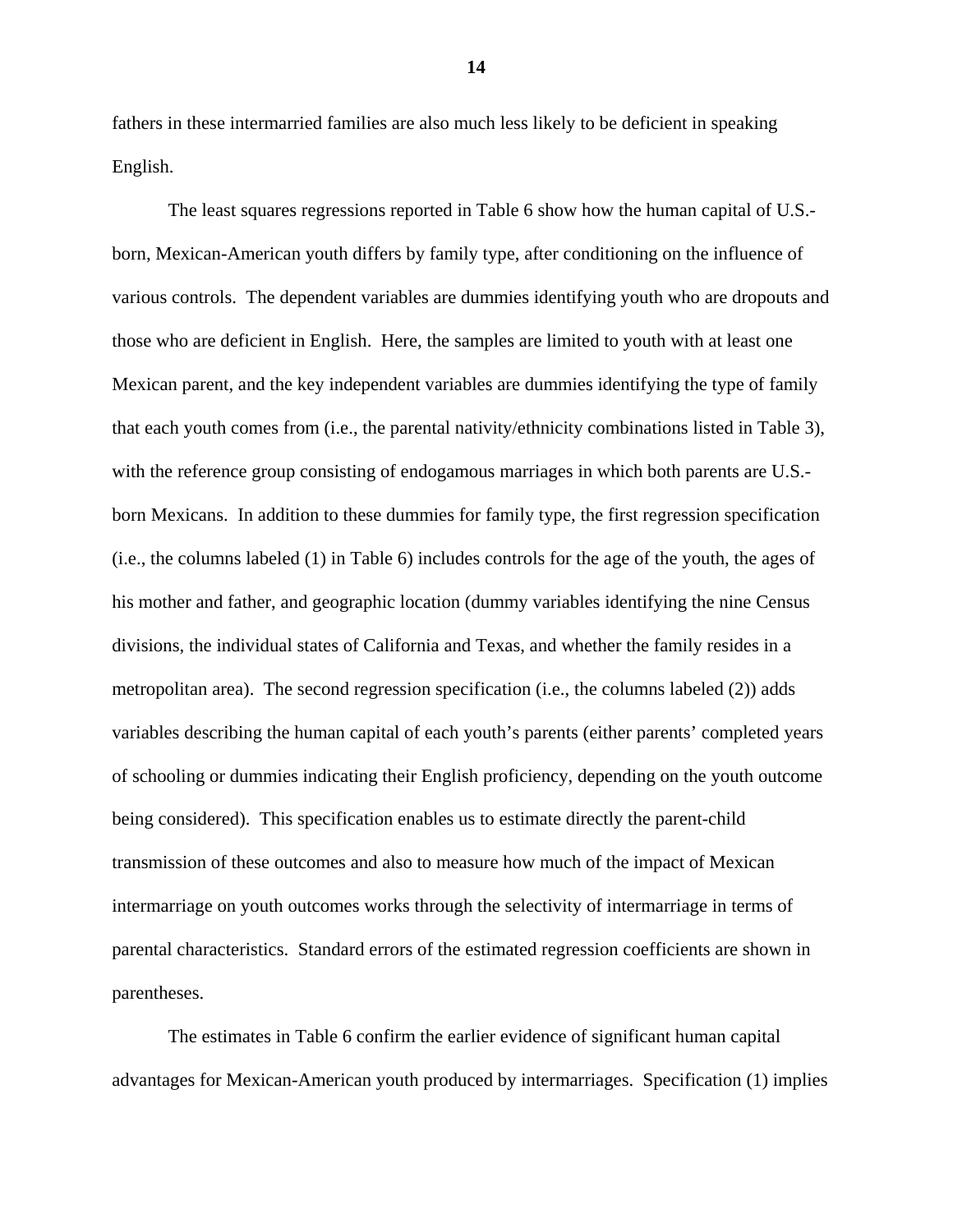that, for boys, having one rather than two U.S.-born Mexican parents lowers dropout rates by 2.2 percentage points and reduces English deficiency by 4.4 percentage points. Specification (2) reveals that, although parental human capital is an important determinant of youth outcomes, conditioning on parental human capital attenuates (by about a third) but does not eliminate the advantages associated with intermarriage. This finding suggests that much of the impact of Mexican intermarriage on youth human capital derives from factors that are independent of observable parental human capital. The patterns are similar for girls, except that in this case the effect of Mexican intermarriage on dropout rates is not statistically significant. Overall, these findings provide further support for the notion that selective intermarriage and ethnic attrition might bias observed measures of intergenerational progress for Mexican Americans.

### **III. CPS Analyses of Ethnic Attrition**

 For our remaining analyses, we employ microdata from the Current Population Survey (CPS) for all months from January 1996 through December 2004. The CPS is a monthly survey of about 50,000 households that the U.S. government administers to estimate unemployment rates and other indicators of labor market activity. In addition to the detailed demographic and labor force data reported for all respondents, the CPS collects earnings information each month from one-quarter of the sample, the so-called "outgoing rotation groups." The data we analyze come from these outgoing rotation group samples. The CPS sampling scheme is such that surveys for the same month in adjacent years have about half of their respondents in common (e.g., about half of the respondents in any January survey are re-interviewed the following January). To obtain independent samples, we use only data from the first time a household appears in the outgoing rotation group samples (i.e., we use only data from the fourth month that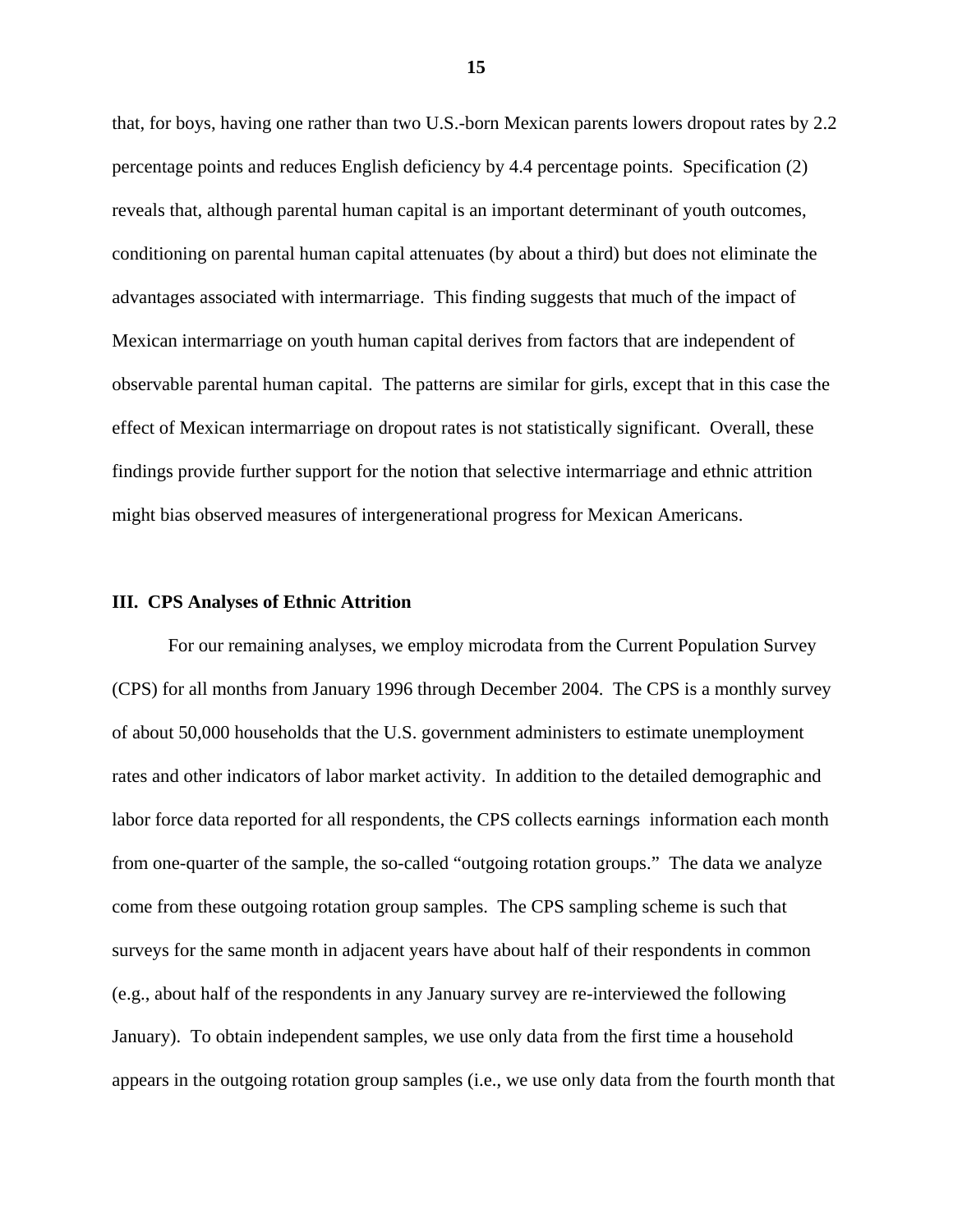a household appears in the CPS sample). By pooling together these nine years of monthly CPS data, we substantially increase sample sizes and improve the precision of our estimates. A key feature of recent CPS data is their inclusion of the information about parental countries of birth that is currently missing from the Census. As a result, the CPS is now the best large-scale U.S. data set for investigating how outcomes vary by immigrant generation.

### *A. Second-Generation Mexican-American Adults*

 Our next set of analyses will focus on second-generation Mexican Americans. Because the CPS provides information regarding country of birth for the respondent and each of his parents, with these data we can construct for U.S.-born individuals an "objective" indicator of Mexican descent—namely, whether at least one of the respondent's parents was born in Mexico—and compare this indicator with the standard "subjective" measure of Mexican selfidentification based on the respondent's answer to the Hispanic origin question. This empirical strategy is adopted from Rumbaut (2004), who used it to show that a large and highly-selective segment of the population of second-generation Cubans is missed by the self-reported measure of Cuban ethnic affiliation available in CPS data.

 Table 7 reports the results. From the 1996-2004 CPS data described above, we extract all U.S.-born individuals between the ages of 25-59 who have at least one parent born in Mexico (after first excluding individuals with missing or imputed information about Hispanic origin or the country of birth of themselves or either parent). These individuals comprise a sample of second-generation Mexicans in which ethnicity is based on parents' countries of birth. For these individuals, Table 7 shows the percentage who self-identify as Mexican and how average years of schooling varies with such self-identification. Standard errors are shown in parentheses. To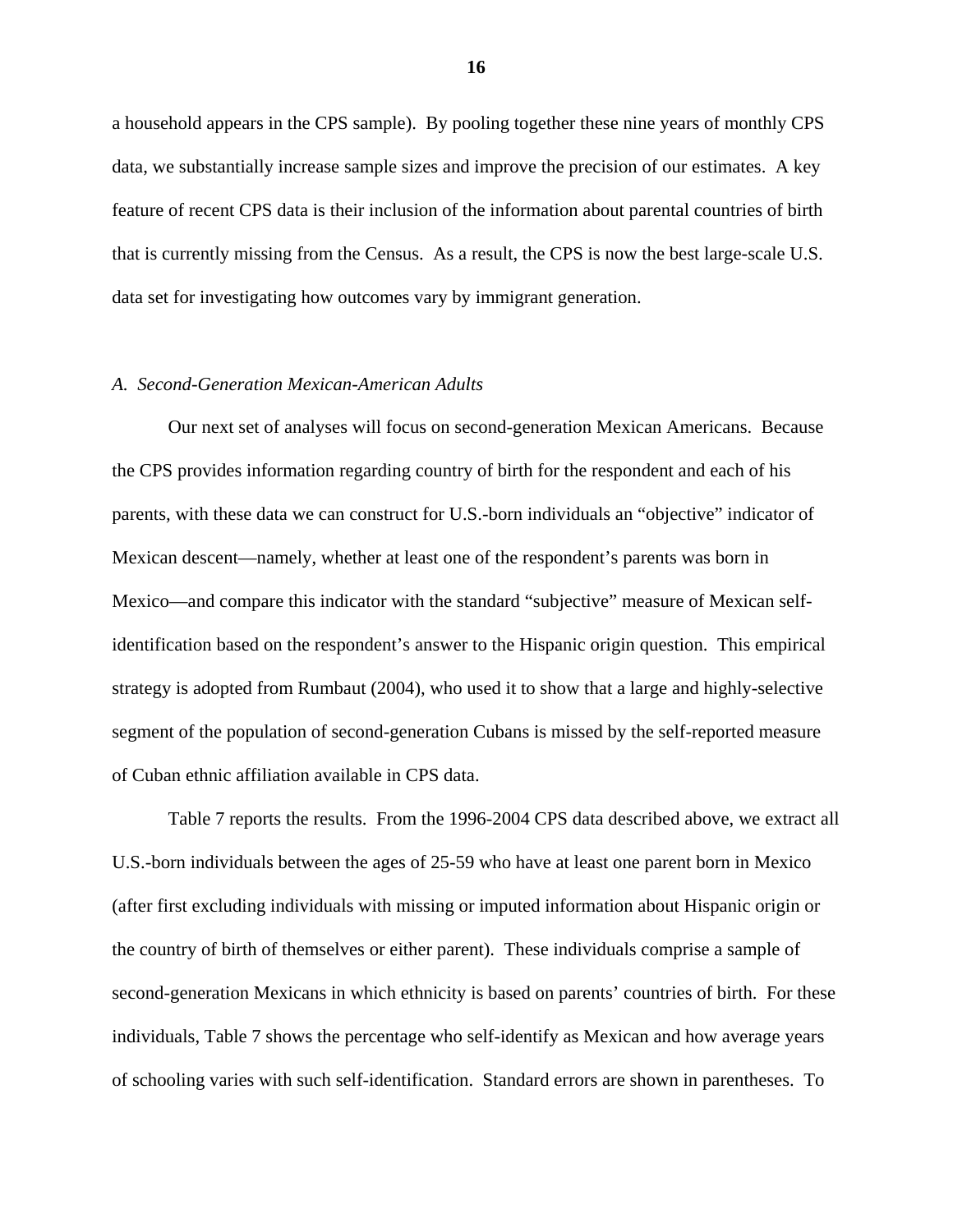increase sample sizes, Table 7 pools together men and women, but results that distinguish by sex are similar.

 The bottom row of Table 7 indicates that the vast majority, 93 percent, of U.S.-born individuals with a parent born in Mexico self-report as Mexican. Those who do *not* self-identify as Mexican, however, average over a half year more schooling than those who do so self-identify (i.e., 13.0 versus 12.4 years of schooling). These data thus provide some direct evidence of the kind of selective ethnic attrition among Mexican Americans that our previous work (Duncan and Trejo 2005) could only suggest indirectly. Note that the rate of Mexican self-identification is highest when both parents are Mexican-born, somewhat lower when one parent is Mexican-born and the other parent is U.S.-born (which includes U.S.-born Mexican Americans as well as non-Mexicans), and substantially lower in the small number of cases when we can be all but certain that one parent is non-Mexican (because this parent was born in a foreign country other than Mexico).

 For our purposes, an analysis of second-generation Mexicans using CPS data has some important advantages over Census-based analyses such as those in our previous paper (Duncan and Trejo 2005) or in the preceding section. First, as noted above, for second-generation individuals the CPS provides an objective indicator of Mexican descent (i.e., whether either parent was born in Mexico), and therefore we can use self-reported Mexican identification to directly measure the extent and selectivity of ethnic attrition for this population. Second, because the CPS analysis employs information on ethnic self-identification and socioeconomic outcomes for *adults*, it avoids measurement problems that could arise in Census analyses if the information reported for children and youth conveys a misleading forecast of their adult outcomes. Key limitations of the CPS analysis, however, are the smaller sample sizes and the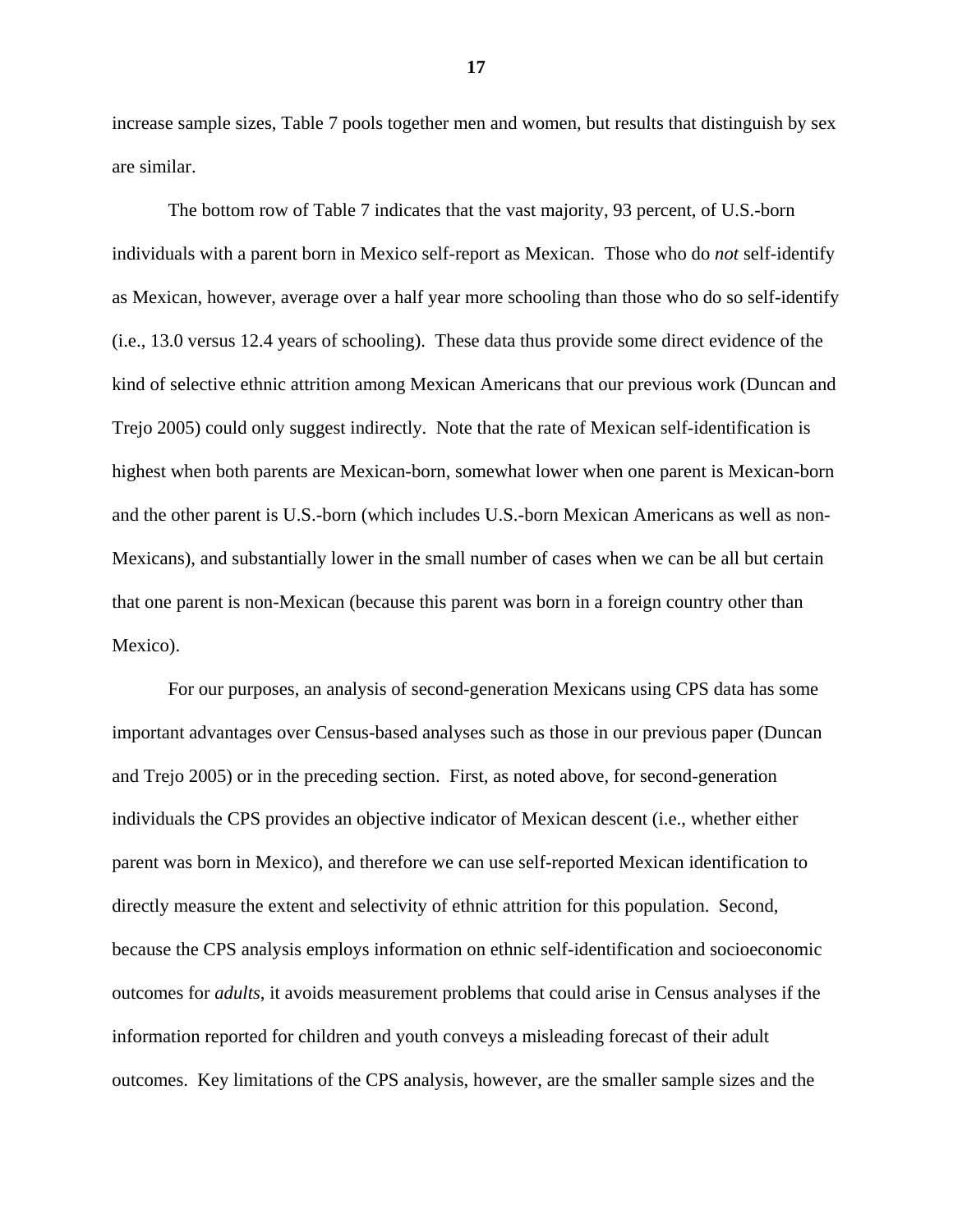fact that individuals with a foreign-born parent are likely to retain relatively strong ethnic attachments (as evidenced by the high rate of Mexican self-identification in Table 7), so by focusing on the second generation we miss the more extensive ethnic attrition that occurs in later generations. Given the different strengths and weaknesses of the two types of analyses, our Census and CPS analyses complement one another.

### *B. Second- and Third-Generation Mexican-American Youth*

 By matching first- and second-generation Mexicans in the CPS with their relevant family members, we can push this analysis one step further and try to learn something about selective ethnic attrition in the third generation. For youth ages 16-17 who are the children of first- and second-generation Mexicans, we undertake an analysis of their Mexican identification and high school dropout rates that is similar in spirit to the Census analysis described in the preceding section (unfortunately, the CPS does not also provide information about English proficiency). For youth living with both parents, the CPS data reveal how many grandparents were born in Mexico. By examining how the ethnic identification and dropout rates of these youth vary with the numbers of parents and grandparents born in Mexico, we can directly estimate the extent and selectivity of ethnic attrition among second- and third-generation Mexican-American youth. Here, the key samples consist of U.S.-born youth ages 16 and 17 who live in intact families and have at least one parent or grandparent born in Mexico. Information about school enrollment refers to the CPS survey week, so we exclude observations from the months of June, July, and August when students typically are on summer vacation.

 Table 8 shows CPS sample sizes for the second- and third-generation Mexican-American youth that we can objectively identify in this way, and the table also shows the percentage of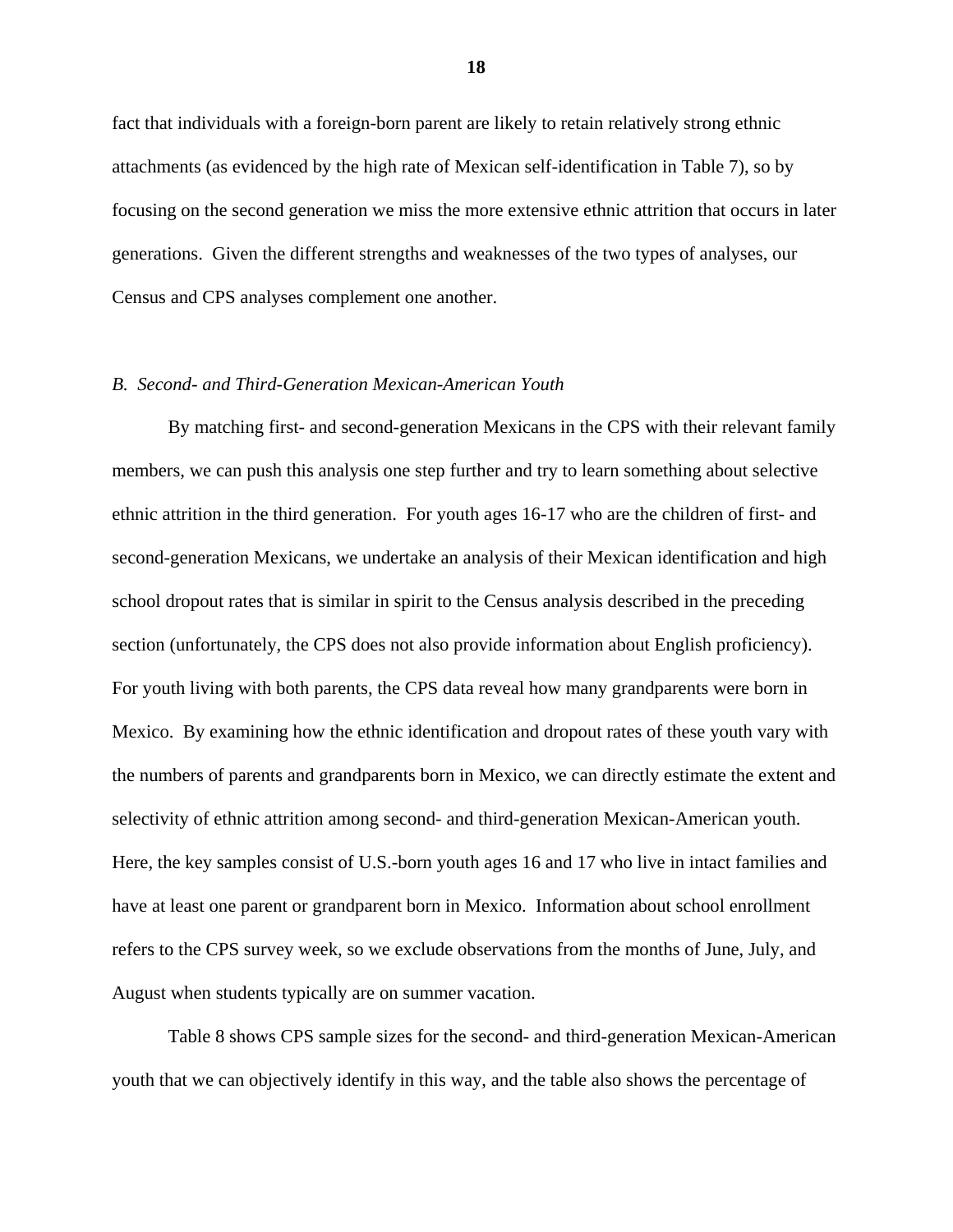these youth who subjectively identify as Mexican. Essentially all youth with two Mexican-born parents or with three or four Mexican-born grandparents self-identify as Mexican, but the corresponding rates of Mexican identification fall to 81 percent for youth with only one Mexican-born parent, 76 percent for youth with two grandparents born in Mexico, and 59 percent for youth with just one grandparent born in Mexico. Notice, however, that few youth are observed to have no parents but three or four grandparents born in Mexico. In the tables that follow, we pool together all third-generation Mexican-American youth who have no parents but at least one grandparent born in Mexico.

 Table 9 reports how dropout rates vary across groups of Mexican-American youth defined according to the number of parents or grandparents they have who were born in Mexico. For comparison purposes, Table 9 also reports the corresponding dropout rates for U.S.-born, non-Hispanic white and black youth (with two U.S.-born parents of the same race). Dropout rates are over 6 percent for second-generation Mexican-American youth (i.e., those youth with one or both parents born in Mexico), but the dropout rate falls sharply to 3.4 percent for thirdgeneration Mexican-American youth (i.e., those youth with no parents but at least one grandparent born in Mexico). These data thus suggest substantial intergenerational convergence for Mexican-American youth toward the 2.8 percent dropout rate observed for third-and-highergeneration non-Hispanic white youth. Moreover, the dropout rate of third-generation Mexican-American youth is over 20 percent higher (4.2 percent versus 3.4 percent) when the sample is limited to those third-generation Mexican-American youth who self-identify as Mexican. Though the sample sizes are small and the estimates are therefore imprecise, Table 9 provides some direct evidence that selective ethnic attrition could produce sizeable downward bias in standard measures of attainment for later-generation Mexicans which typically rely on ethnic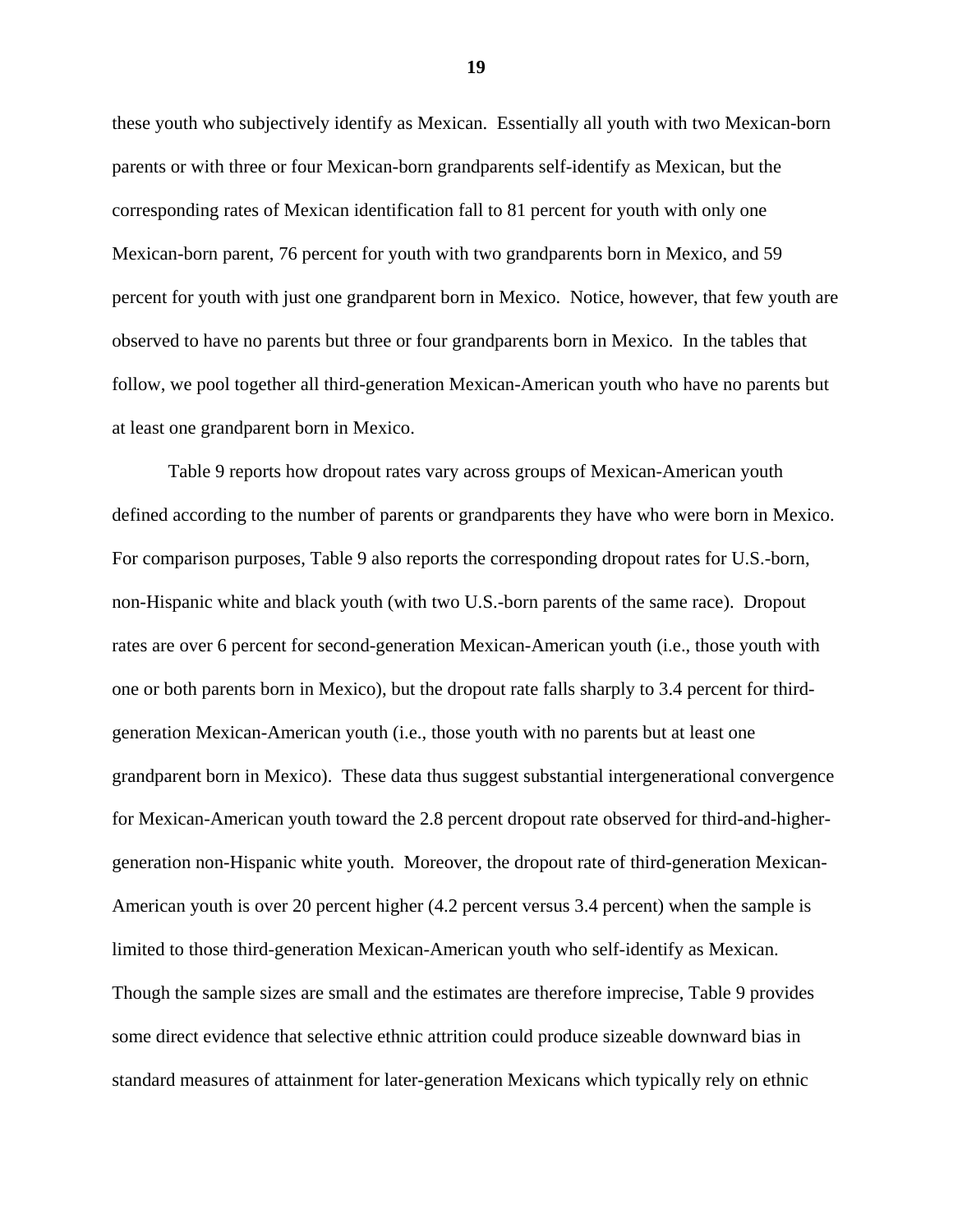self-identification rather than objective indicators of Mexican ancestry. Certainly, the apparent extent of such ethnic attrition—in our CPS sample, 30 percent of youth with no parents but at least one grandparent born in Mexico fail to self-identify as Mexican—creates the potential for endogenous ethnicity to affect our inferences about the progress of Mexican Americans.

### **IV. Conclusion**

 In this paper, we investigate the role that intermarriage plays in the intergenerational transmission of human capital and ethnic identification for Mexican Americans. First, using 2000 Census data for U.S.-born youth ages 16-17 who have at least one Mexican parent, we estimate how the Mexican identification, high school dropout rates, and English proficiency of these youth depend on whether they are the product of endogamous or exogamous marriages. We find that youth who are the products of Mexican intermarriages enjoy large and statistically significant human capital advantages over their counterparts who are the products of endogamous Mexican-American marriages. In addition, only Mexican-American youth with intermarried parents face a significant risk of *not* being identified as Mexican by the Census question regarding Hispanic origin.

 Second, we analyze the extent and selectivity of ethnic attrition among second-generation Mexican-American adults and among second- and third-generation Mexican-American youth. Using CPS data, we directly assess the influence of endogenous ethnicity by comparing an "objective" indicator of Mexican descent (based on the countries of birth of the respondent and his parents and grandparents) with the standard "subjective" measure of Mexican selfidentification (based on the respondent's answer to the Hispanic origin question). For secondgeneration Mexican-American adults, we find direct evidence of the kind of selective ethnic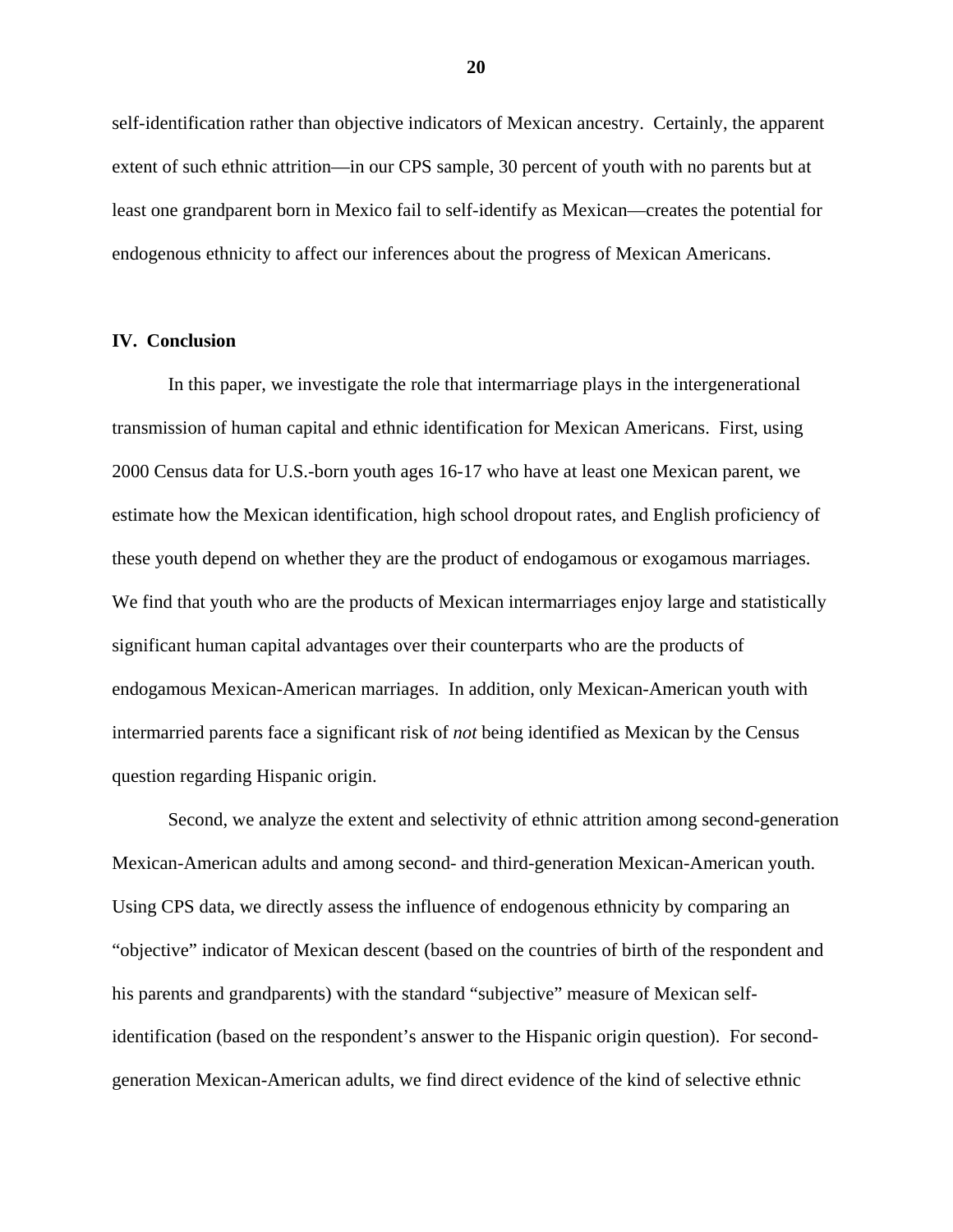attrition that our previous work (Duncan and Trejo 2005) could only suggest indirectly. For third-generation Mexican-American youth, we find some indications that ethnic attrition could be substantial and capable of producing significant downward bias in standard measures of attainment which typically rely on ethnic self-identification rather than objective indicators of Mexican ancestry.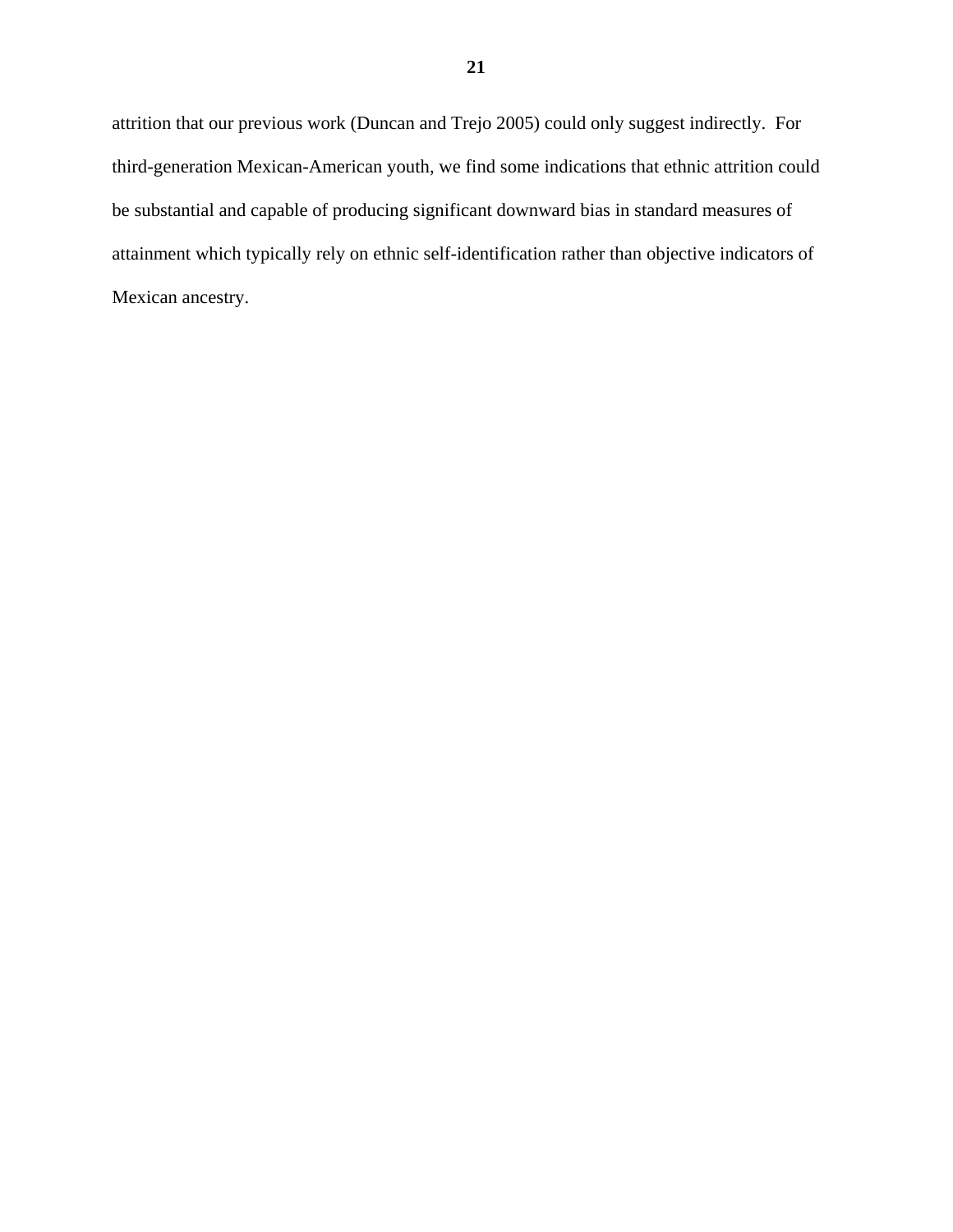### **References**

- Alba, Richard D. *Italian Americans: Into the Twilight of Ethnicity*. Englewood Cliffs, NJ: Prentice-Hall, 1986.
	- \_\_\_\_\_\_. *Ethnic Identity: The Transformation of White America*. New Haven, CT: Yale University Press, 1990.
- Alba, Richard D., and Chamlin, Mitchell B. "A Preliminary Examination of Ethnic Identification among Whites." *American Sociological Review*, April 1983, 48(2), pp. 240-47.
- Alba, Richard D., and Islam, Tariqul. "The Case of the Disappearing Mexican Americans: An Ethnic-Identity Mystery." Manuscript. Albany, NY: SUNY, 2005.
- Bean, Frank D.; Swicegood, C. Gray; and Berg, Ruth. "Mexican-Origin Fertility: New Patterns and Interpretations." *Social Science Quarterly*, March 2000, 81(1), pp. 404-20.
- Bean, Frank D., and Tienda, Marta. *The Hispanic Population of the United States*. New York: Russell Sage Foundation, 1987.
- Blau, Francine D., and Kahn, Lawrence M. "Gender and Assimilation among Mexican Americans." Manuscript. Ithaca, NY: Cornell University, 2005.
- Borjas, George J. "The Intergenerational Mobility of Immigrants." *Journal of Labor Economics*, January 1993, Part 1, 11(1), pp. 113-35.

\_\_\_\_\_\_. "Long-Run Convergence of Ethnic Skill Differentials: The Children and Grandchildren of the Great Migration." *Industrial and Labor Relations Review*, July 1994, 47(4), pp. 553-73.

- Brito, Dagobert L. "Education and Asymmetric Hispanic Assimilation: A Preliminary Exploration." Manuscript. Houston, TX: Rice University, 2004.
- Card, David; DiNardo, John; and Estes, Eugena. "The More Things Change: Immigrants and the Children of Immigrants in the 1940s, the 1970s, and the 1990s," in George J. Borjas, ed., *Issues in the Economics of Immigration*. Chicago: University of Chicago Press, 2000, pp. 227-69.
- Couch, Kenneth A., and Dunn, Thomas A. "Intergenerational Correlations in Labor Market Status: A Comparison of the United States and Germany." *Journal of Human Resources*, Winter 1997, 32(1), pp. 210-32.

Davis, Kingsley. "Intermarriage in Caste Societies." *American Anthropologist*, July-September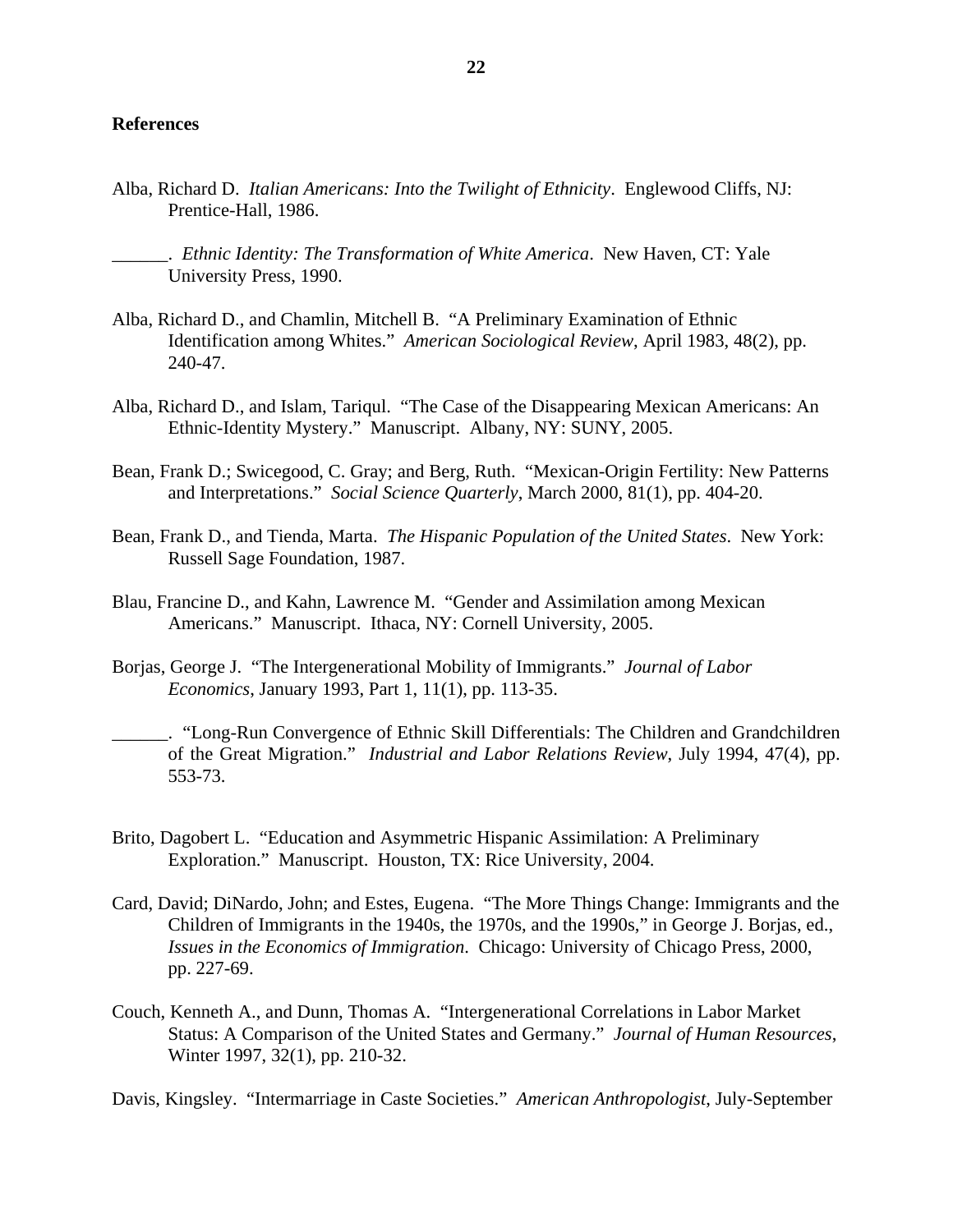1941, 43(3, part 1), pp. 376-95.

- del Pinal, Jorge H. *Race and Ethnicity in Census 2000*. Census 2000 Testing, Experimentation, and Evaluation Program: Topic Report No. 9, U.S. Census Bureau. Washington, DC: U.S. Government Printing Office, 2004.
- Duncan, Brian; Hotz, V. Joseph; and Trejo, Stephen J. "Hispanics in the U.S. Labor Market," in Marta Tienda and Faith Mitchell, eds., *Hispanics and the Future of America*. Washington, DC: National Academies Press, 2006, pp. 228-90.
- Duncan, Brian, and Trejo, Stephen J. "Ethnic Identification, Intermarriage, and Unmeasured Progress by Mexican Americans." Working Paper 11423. Cambridge, MA: National Bureau of Economic Research, June 2005.
- Eschbach, Karl. "The Enduring and Vanishing American Indian: American Indian Population Growth and Intermarriage in 1990." *Ethnic and Racial Studies*, January 1995, 18(1), pp. 89-108.
- Eschbach, Karl, and Gomez, Christina. "Choosing Hispanic Identity: Ethnic Identity Switching among Respondents to High School and Beyond." *Social Science Quarterly*, March 1998, 79(1), pp. 74-90.
- Eschbach, Karl; Supple, Khalil; and Snipp, C. Matthew. "Changes in Racial Identification and the Educational Attainment of American Indians, 1970-1990." *Demography*, February 1998, 35(1), pp. 35-43.
- Farley, Reynolds. "Blacks, Hispanics, and White Ethnic Groups: Are Blacks Uniquely Disadvantaged?" *American Economic Review*, May 1990, 80(2), pp. 237-41.

\_\_\_\_\_\_. "The New Census Question about Ancestry: What Did It Tell Us?" *Demography*, August 1991, 28(3), pp. 411-29.

- Farley, Reynolds, and Alba, Richard. "The New Second Generation in the United States." *International Migration Review*, Fall 2002, 36(3), pp. 669-701.
- Fry, Richard, and Lowell, B. Lindsay. "Work or Study: Different Fortunes of U.S. Latino Generations." Report. Washington, DC: Pew Hispanic Center, 2002.
- Fu, Vincent Kang. "Racial Intermarriage Pairings." *Demography*, May 2001, 38(2), pp. 147-59.
- Furtado, Delia. "Human Capital and Interethnic Marriage Decisions." Discussion Paper no. 1989. Bonn, Germany: IZA, February 2006.
- Gans, Herbert J. "Second-Generation Decline: Scenarios for the Economic and Ethnic Futures of the Post-1965 American Immigrants." *Ethnic and Racial Studies*, April 1992, 15(2), pp. 173-92.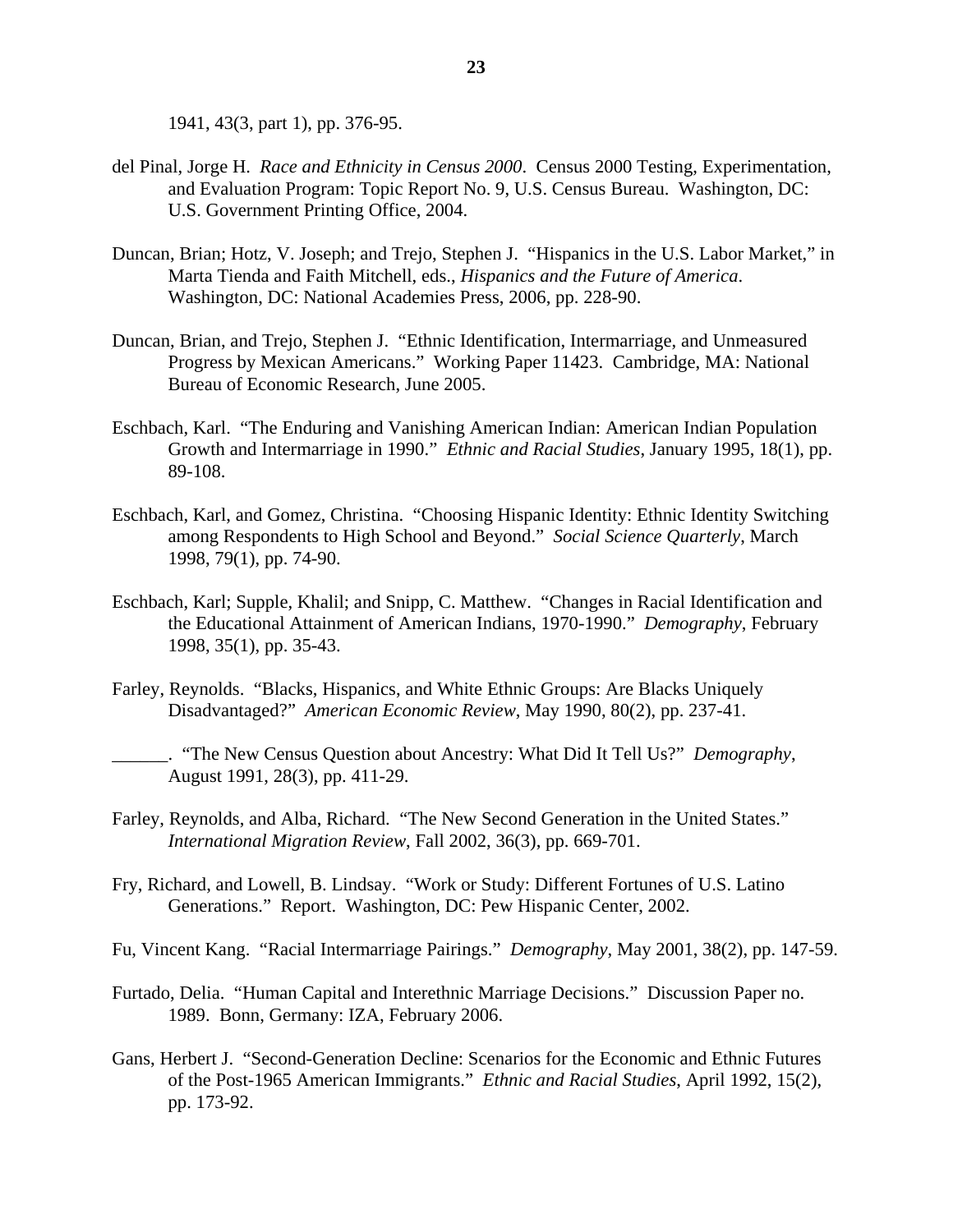- Gordon, Milton M. *Assimilation in American Life: The Role of Race, Religion, and National Origins*. New York: Oxford University Press, 1964.
- Grogger, Jeffrey, and Trejo, Stephen J. *Falling Behind or Moving Up? The Intergenerational Progress of Mexican Americans*. San Francisco: Public Policy Institute of California, 2002.
- Haveman, Robert, and Barbara Wolfe. *Succeeding Generations: On the Effects of Investments in Children*. New York: Russell Sage Foundation, 1994.
- Huntington, Samuel P. *Who Are We?: The Challenges to America's Identity*. New York: Simon and Schuster, 2004.
- Jaeger, David A. "Reconciling the Old and New Census Bureau Education Questions: Recommendations for Researchers." *Journal of Business and Economics Statistics*, July 1997, 15(3), pp. 300-09.
- Lieberson, Stanley, and Waters, Mary C. *From Many Strands: Ethnic and Racial Groups in Contemporary America*. New York: Russell Sage Foundation, 1988.

\_\_\_\_\_\_. "The Ethnic Responses of Whites: What Causes Their Instability, Simplification, and Inconsistency?" *Social Forces*, December 1993, 72(2), pp. 421-50.

- Livingston, Gretchen, and Kahn, Joan R. "An American Dream Unfulfilled: The Limited Mobility of Mexican Americans." *Social Science Quarterly*, December 2002, 83(4), pp. 1003-12.
- Merton, Robert K. "Intermarriage and the Social Structure: Fact and Theory." *Psychiatry*, 1941, 4, pp. 361-74.
- Mulligan, Casey B. *Parental Priorities and Economic Inequality*. Chicago: University of Chicago Press, 1997.
- Neidert, Lisa J., and Farley, Reynolds. "Assimilation in the United States: An Analysis of Ethnic and Generation Differences in Status and Achievement." *American Sociological Review*, December 1985, 50(6), pp. 840-50.
- Ono, Hiromi. "Assimilation, Ethnic Competition, and Ethnic Identities of U.S.-Born Persons of Mexican Origin." *International Migration Review*, Fall 2002, 36(3), pp. 726-45.
- Perkins, R. Colby. "Evaluating the Passel-Word Spanish Surname List: 1990 Decennial Census Post Enumeration Survey Results." Working Paper no. 4. Washington, DC: U.S. Bureau of the Census, Population Division, August 1993.

Perlmann, Joel. "Mexicans Now, Italians Then: Intermarriage Patterns." Working Paper no.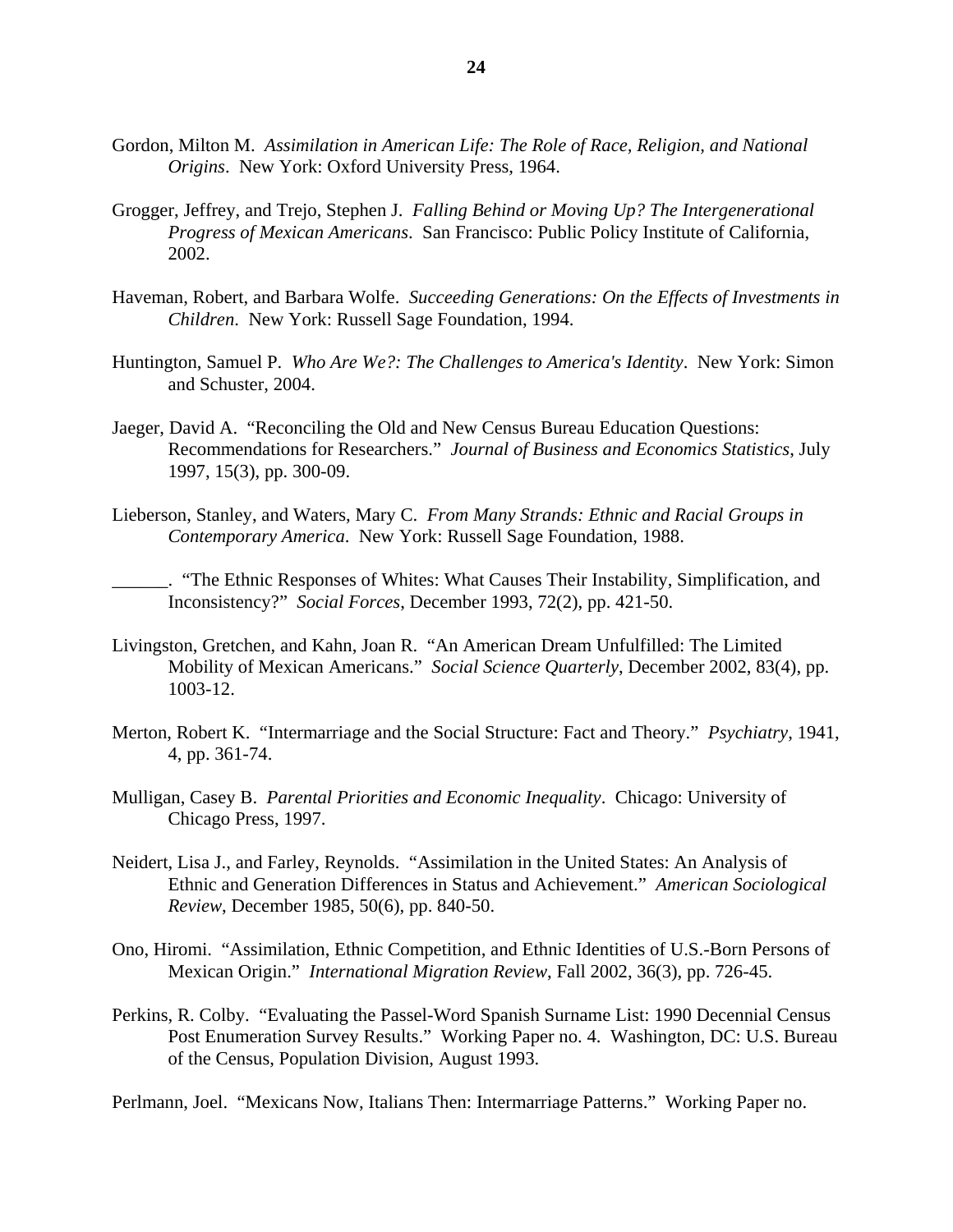376. Annandale-on-Hudson, NY: Jerome Levy Economics Institute, April 2003.

Perlmann, Joel, and Waldinger, Roger. "The Second Generation and the Children of the Native Born: Comparisons and Refinements." Working Paper no. 174. Annandale-on-Hudson, NY: Jerome Levy Economics Institute, November 1996.

\_\_\_\_\_\_. "Second Generation Decline? Children of Immigrants, Past and Present—A Reconsideration." *International Migration Review*, Winter 1997, 31(4), pp. 893-922.

- Portes, Alejandro, and Rumbaut, Ruben G. *Legacies: The Story of the Immigrant Second Generation*. Berkeley, CA: University of California Press, 2001.
- Portes, Alejandro, and Zhou, Min. "The New Second Generation: Segmented Assimilation and Its Variants Among Post-1965 Immigrant Youth." *Annals of the American Academy of Political and Social Science*, November 1993, 530, pp. 74-96.
- Qian, Zhenchao. "Breaking the Racial Barriers: Variations in Interracial Marriage Between 1980 and 1990." *Demography*, May 1997, 34(2), pp. 263-76.

\_\_\_\_\_\_. "Who Intermarries? Education, Nativity, Region, and Interracial Marriage, 1980 and 1990." *Journal of Comparative Family Studies*, Autumn 1999, 30(4), pp. 579-97.

Rosenfeld, Michael J. "The Salience of Pan-National Hispanic and Asian Identities in U.S. Marriage Markets." *Demography*, May 2001, 38(2), pp. 161-75.

\_\_\_\_\_\_. "Measures of Assimilation in the Marriage Market: Mexican Americans 1970-1990." *Journal of Marriage and Family*, February 2002, 64(1), pp. 152-62.

- Rumbaut, Ruben G. "The Crucible Within: Ethnic Identity, Self-Esteem, and Segmented Assimilation Among Children of Immigrants." *International Migration Review*, Winter 1994, 28(4), pp. 748-94.
- Smith, James P. "Assimilation across the Latino Generations." *American Economic Review*, May 2003, 93(2), pp. 315-319.
- Snipp, C. Matthew. *American Indians: The First of this Land*. New York: Russell Sage Foundation, 1989.
- Sowell, Thomas. "Three Black Histories," in Thomas Sowell, ed., *Essays and Data on American Ethnic Groups*. Washington, DC: Urban Institute, 1978, pp. 7-64.
- Stephan, Cookie White, and Stephan, Walter G. "After Intermarriage: Ethnic Identity among Mixed-Heritage Japanese-Americans and Hispanics." *Journal of Marriage and the Family*, May 1989, 51(2), pp. 507-19.

Trejo, Stephen J. "Why Do Mexican Americans Earn Low Wages?" *Journal of Political*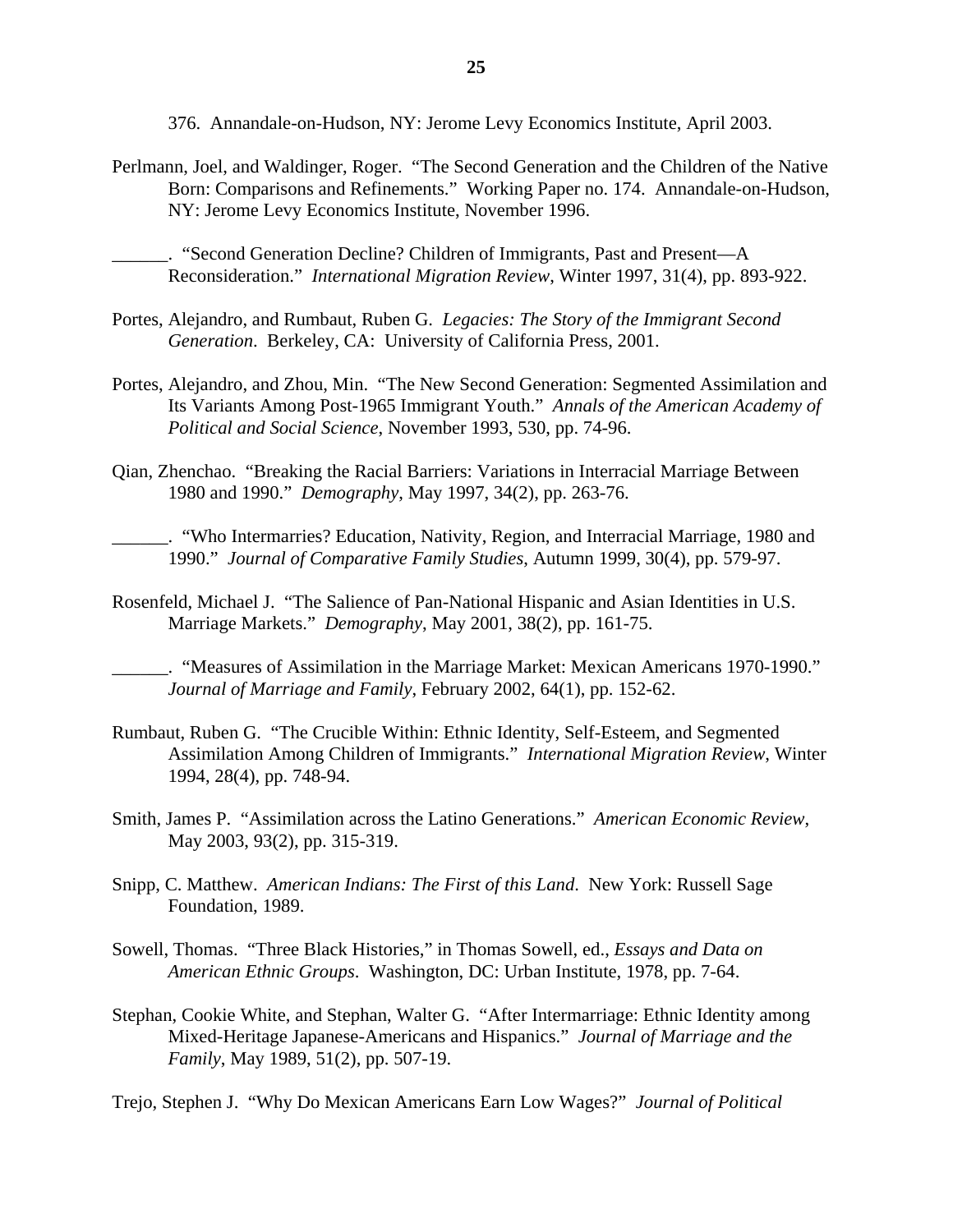*Economy*, December 1997, 105(6), pp. 1235-68.

\_\_\_\_\_\_. "Intergenerational Progress of Mexican-Origin Workers in the U.S. Labor Market." *Journal of Human Resources*, Summer 2003, 38(3), pp. 467-89.

- U.S. Bureau of the Census. *1970 Census of Population and Housing, Evaluation and Research Program: Accuracy of Data for Selected Population Characteristics as Measured by Reinterviews*. Washington, DC: U.S. Government Printing Office, 1974.
- Waters, Mary C. *Ethnic Options: Choosing Identities in America*. Berkeley, CA: University of California Press, 1990.

\_\_\_\_\_\_. "Ethnic and Racial Identities of Second-Generation Black Immigrants in New York City." *International Migration Review*, Winter 1994, 28(4), pp. 795-820.

- White, Michael J., and Sassler, Sharon. "Judging Not Only by Color: Ethnicity, Nativity, and Neighborhood Attainment." *Social Science Quarterly*, December 2000, 81(4), pp. 997- 1013.
- Xie, Yu, and Goyette, Kimberly. "The Racial Identification of Biracial Children with One Asian Parent: Evidence from the 1990 Census." *Social Forces*, December 1997, 76(2), pp. 547- 70.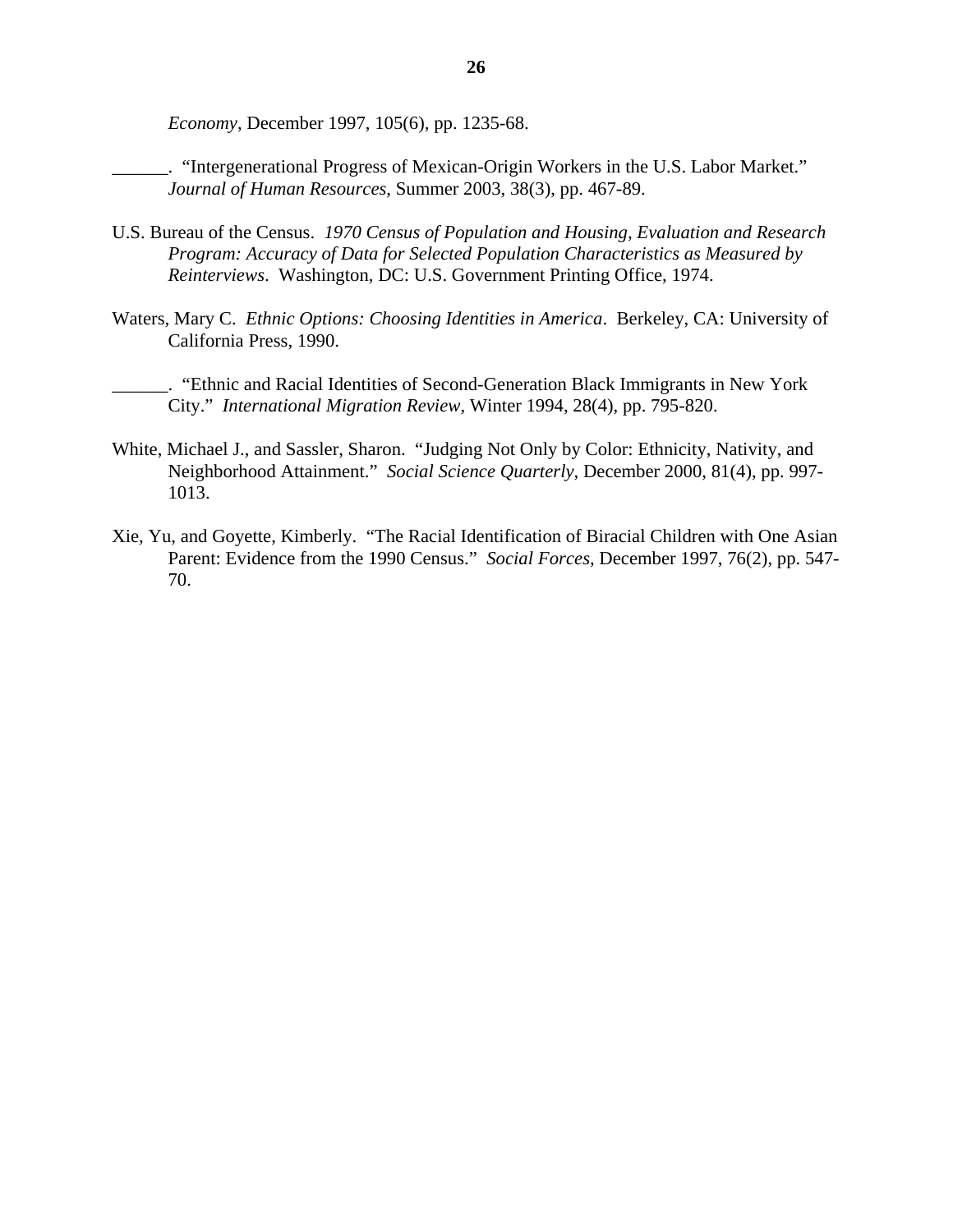|                     |            | Mexicans   |            |            |  |  |
|---------------------|------------|------------|------------|------------|--|--|
|                     | 1st        | 2nd        | $3rd+$     | Generation |  |  |
|                     | Generation | Generation | Generation | Whites     |  |  |
| Years of education  | 8.8        | 12.2       | 12.3       | 13.6       |  |  |
|                     | (.04)      | (.06)      | (.04)      | (.007)     |  |  |
| Log hourly earnings | 2.244      | 2.560      | 2.584      | 2.837      |  |  |
|                     | 006        | (.015)     | (.010)     | (.002)     |  |  |

### **Table 1: Average Years of Education and Log Hourly Earnings, Men Ages 25-59**

Source: March 1998-2002 Current Population Survey data.

Note: Standard errors are shown in parentheses. Sampling weights were employed in these calculations. The samples include men ages 25-59. The samples for the hourly earnings data are further limited to individuals who worked during the calendar year preceding the survey. The "white" ethnic group is defined to exclude Hispanics, as well as blacks, Asians, and Native Americans. The first generation consists of immigrants: foreign-born individuals whose parents were also born outside the United States. The second generation denotes U.S.-born individuals who have at least one foreign-born parent. The third generation identifies U.S. natives whose parents are also natives. Excluded from the samples are foreign-born individuals who have at least one U.S.-born parent, as well as individuals for whom generation cannot be determined because birthplace data are missing for themselves or either parent.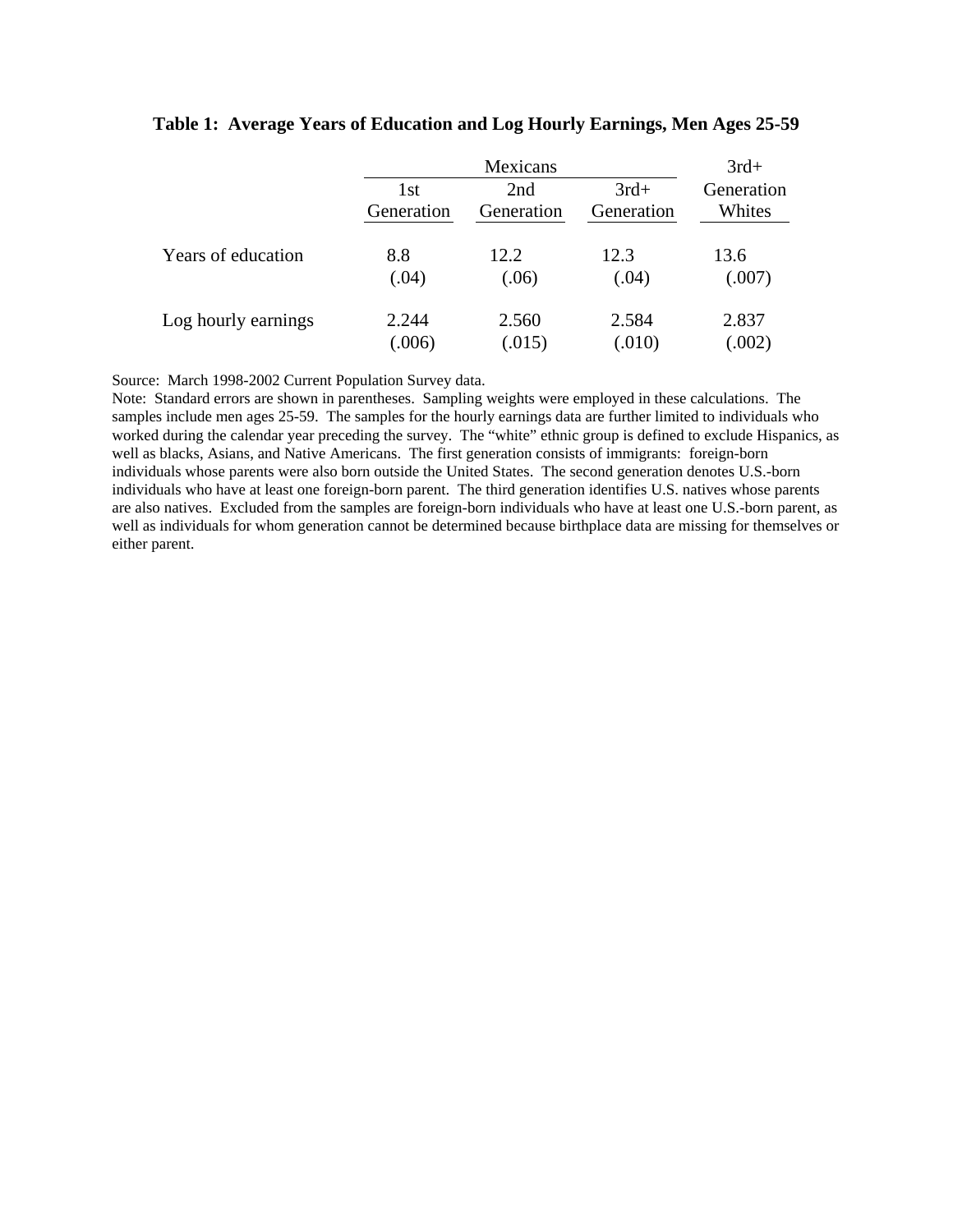| Hispanic Ancestry Classification in Reinterview       | Percent Who<br>Identified as<br>Hispanic in<br>the Census | Sample Size |
|-------------------------------------------------------|-----------------------------------------------------------|-------------|
|                                                       |                                                           |             |
| Most recent ancestor from a Spanish-speaking country: |                                                           |             |
| Respondent (i.e., $1st$ generation)                   | 98.7                                                      | 77          |
| Parent(s) (i.e., $2^{nd}$ generation)                 | 83.3                                                      | 90          |
| Grandparent(s) (i.e., $3rd$ generation)               | 73.0                                                      | 89          |
| Great grandparent(s) (i.e., $4th$ generation)         | 44.4                                                      | 27          |
| Further back (i.e., $5^{th}$ + generations)           | 5.6                                                       | 18          |
| Hispanic ancestry on both sides of family             | 97.0                                                      | 266         |
| Hispanic ancestry on one side of family only          | 21.4                                                      | 103         |
| Father's side                                         | 20.5                                                      | 44          |
| Mother's side                                         | 22.0                                                      | 59          |
| All individuals with Hispanic ancestry                | 75.9                                                      | 369         |

# **Table 2: Hispanic Identification of Individuals with Ancestors from a Spanish-Speaking Country, as Reported in the 1970 Census Content Reinterview Study**

Source: Table C of U.S. Bureau of the Census (1974, p. 8).

Note: Information regarding the generation of the most recent ancestor from a Spanish-speaking country was missing for 68 respondents who nonetheless indicated that they had Hispanic ancestry on one or both sides of their family.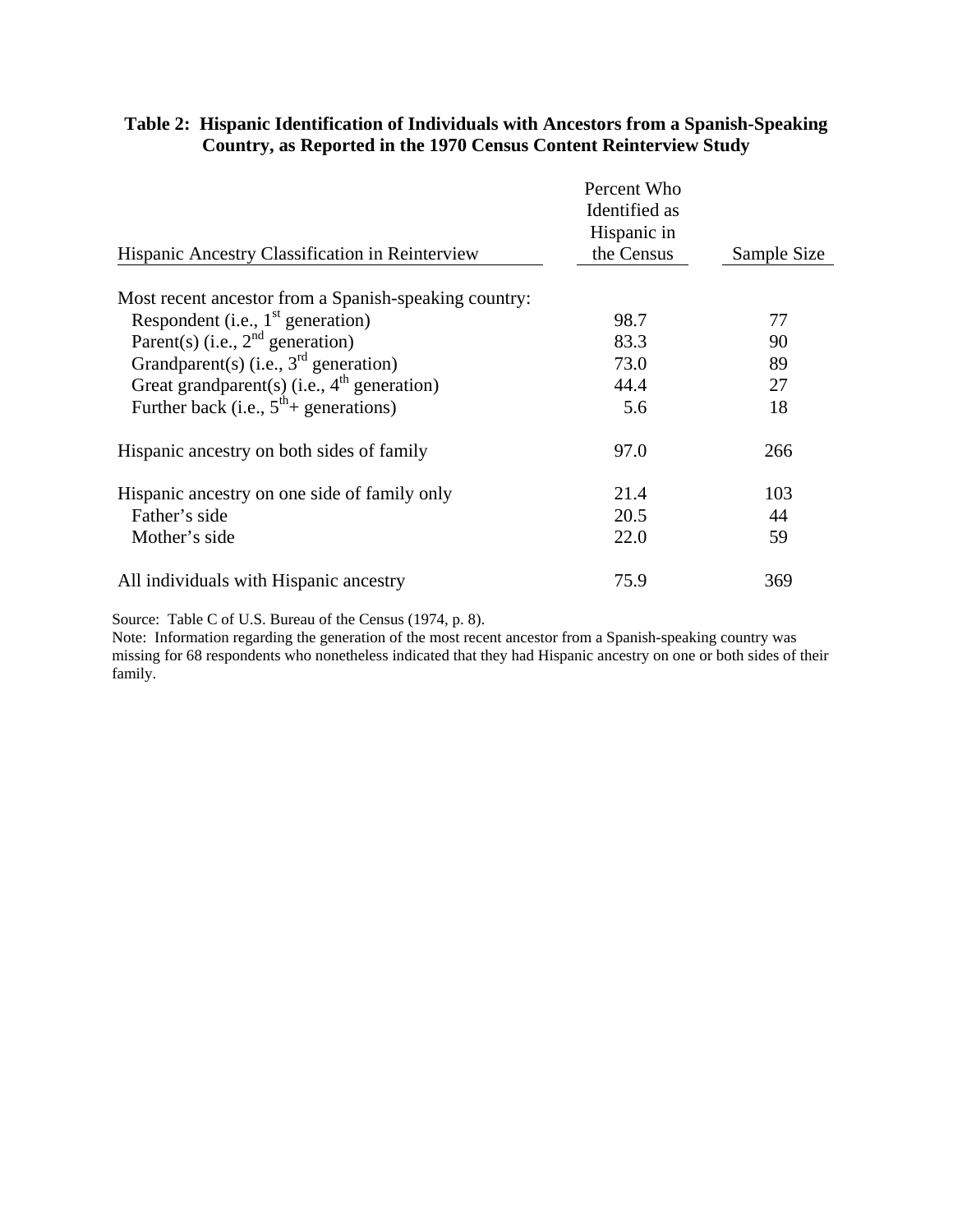# **Table 3: Nativity/Ethnicity Distributions of the Parents of U.S.-Born, Mexican-American Youth Ages 16-17**

|                                     | Percent of Sample |        |  |  |
|-------------------------------------|-------------------|--------|--|--|
| Nativity/Ethnicity of Parents       | <b>Boys</b>       | Girls  |  |  |
| Two Mexican parents:                |                   |        |  |  |
| Both foreign-born                   | 40.9              | 39.7   |  |  |
| Foreign-born and U.S.-born          | 11.3              | 10.4   |  |  |
| Both U.S.-born                      | 19.2              | 20.1   |  |  |
| One Mexican parent:<br>Foreign-born | 9.0               | 9.5    |  |  |
| U.S.-born                           | 19.6              | 20.3   |  |  |
|                                     | 100.0%            | 100.0% |  |  |

Source: 2000 Census data.

Note: The samples include U.S.-born youth ages 16 and 17 living in intact families in which at least one parent is identified as Mexican by the Census question regarding Hispanic origin. Suspected stepchildren are excluded. The sample sizes are 7,314 boys and 6,913 girls.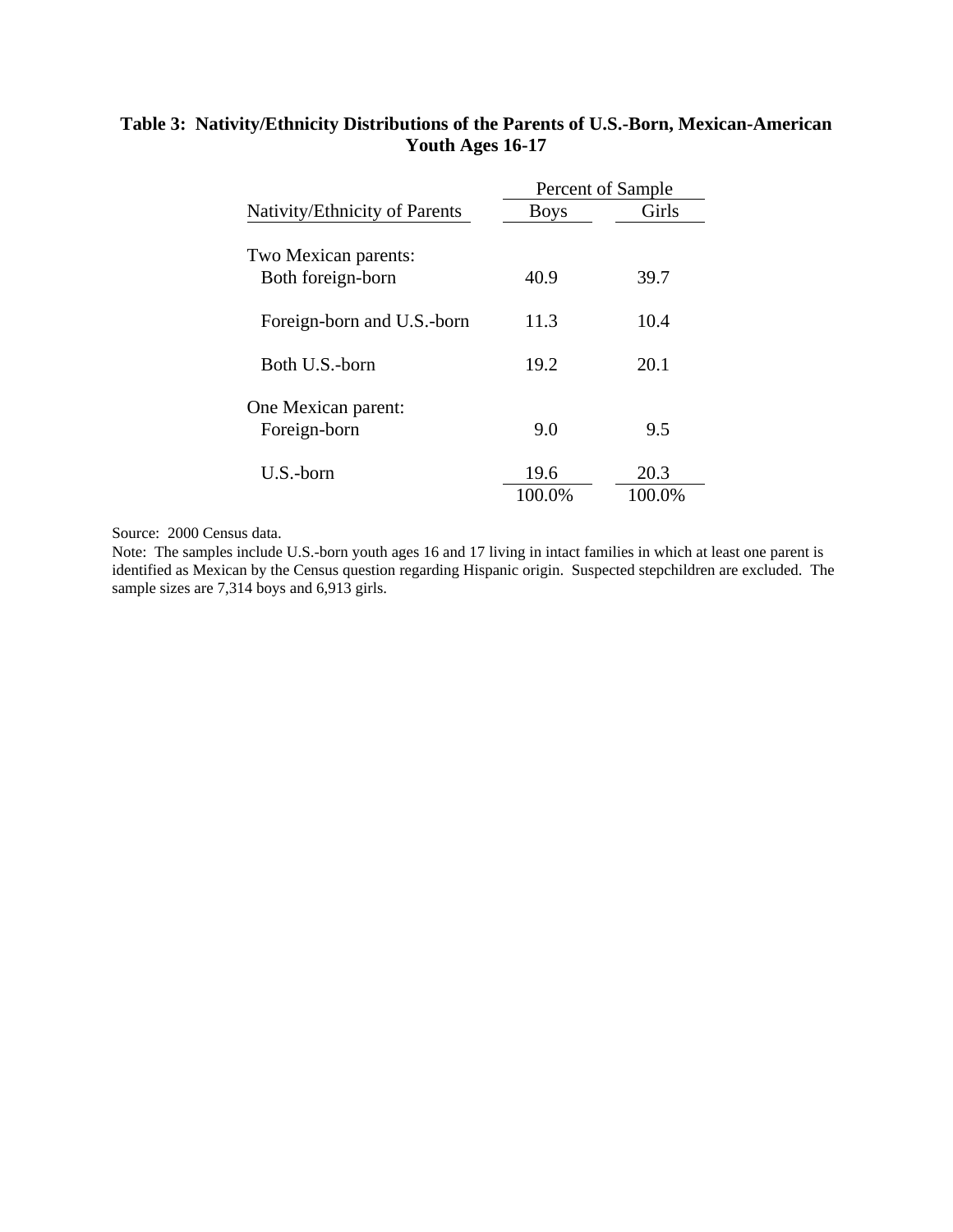|                                    |                 | <b>Boys</b>          |                          |                | Girls           |                      |                          |                |
|------------------------------------|-----------------|----------------------|--------------------------|----------------|-----------------|----------------------|--------------------------|----------------|
| Nativity/Ethnicity of Parents      | Dropout<br>Rate | Deficient<br>English | Identified<br>as Mexican | Sample<br>Size | Dropout<br>Rate | Deficient<br>English | Identified<br>as Mexican | Sample<br>Size |
| Two Mexican parents:               |                 |                      |                          |                |                 |                      |                          |                |
| Both foreign-born                  | 4.18            | 14.43                | 97.03                    | 2,994          | 2.88            | 13.14                | 96.07                    | 2,747          |
|                                    | (.37)           | (.64)                | (.31)                    |                | (.32)           | (.64)                | (.37)                    |                |
| Foreign-born and U.S.-born         | 3.64            | 11.76                | 97.33                    | 825            | 4.44            | 11.93                | 96.39                    | 721            |
|                                    | (.65)           | (1.12)               | (.56)                    |                | (.77)           | (1.21)               | (.69)                    |                |
| Both U.S.-born                     | 4.48            | 9.88                 | 98.22                    | 1,407          | 3.52            | 9.06                 | 98.20                    | 1,391          |
|                                    | (.55)           | (.80)                | (.35)                    |                | (.49)           | (.77)                | (.36)                    |                |
| One Mexican parent:                |                 |                      |                          |                |                 |                      |                          |                |
| Foreign-born                       | 3.65            | 12.77                | 61.25                    | 658            | 2.75            | 8.72                 | 57.49                    | 654            |
|                                    | (.73)           | (1.30)               | (1.90)                   |                | (.64)           | (1.10)               | (1.93)                   |                |
| U.S.-born                          | 3.08            | 3.85                 | 65.73                    | 1,430          | 2.79            | 4.93                 | 68.43                    | 1,400          |
|                                    | (.46)           | (.51)                | (1.26)                   |                | (.44)           | (.58)                | (1.24)                   |                |
| Two non-Mexican parents:           |                 |                      |                          |                |                 |                      |                          |                |
| Both U.S.-born, non-Hispanic white | 2.76            | 1.58                 | .10                      | 76,180         | 2.11            | 2.14                 | .09                      | 70,057         |
|                                    | (.06)           | (.05)                | (.01)                    |                | (.05)           | (.05)                | (.01)                    |                |
| Both U.S.-born, non-Hispanic black | 3.17            | 1.42                 | .10                      | 5,772          | 2.45            | 2.73                 | .14                      | 5,746          |
|                                    | (.23)           | (.16)                | (.04)                    |                | (.20)           | (.22)                | (.05)                    |                |

## **Table 4: Human Capital and Mexican Identification of U.S.-Born Youth Ages 16-17, by Nativity/Ethnicity of Parents**

Source: 2000 Census data.

Note: Standard errors are shown in parentheses. The samples include U.S.-born youth ages 16 and 17 living in intact families. Suspected stepchildren are excluded. The "dropout rate" represents the percentage of youth who are not attending school and have not yet completed high school (either through classes or by exam). "Deficient English" represents the percentage of youth who speak a language other than English at home and report speaking English worse than "very well." "Identified as Mexican" represents the percentage of youth who are identified as Mexican by the Census question regarding Hispanic origin.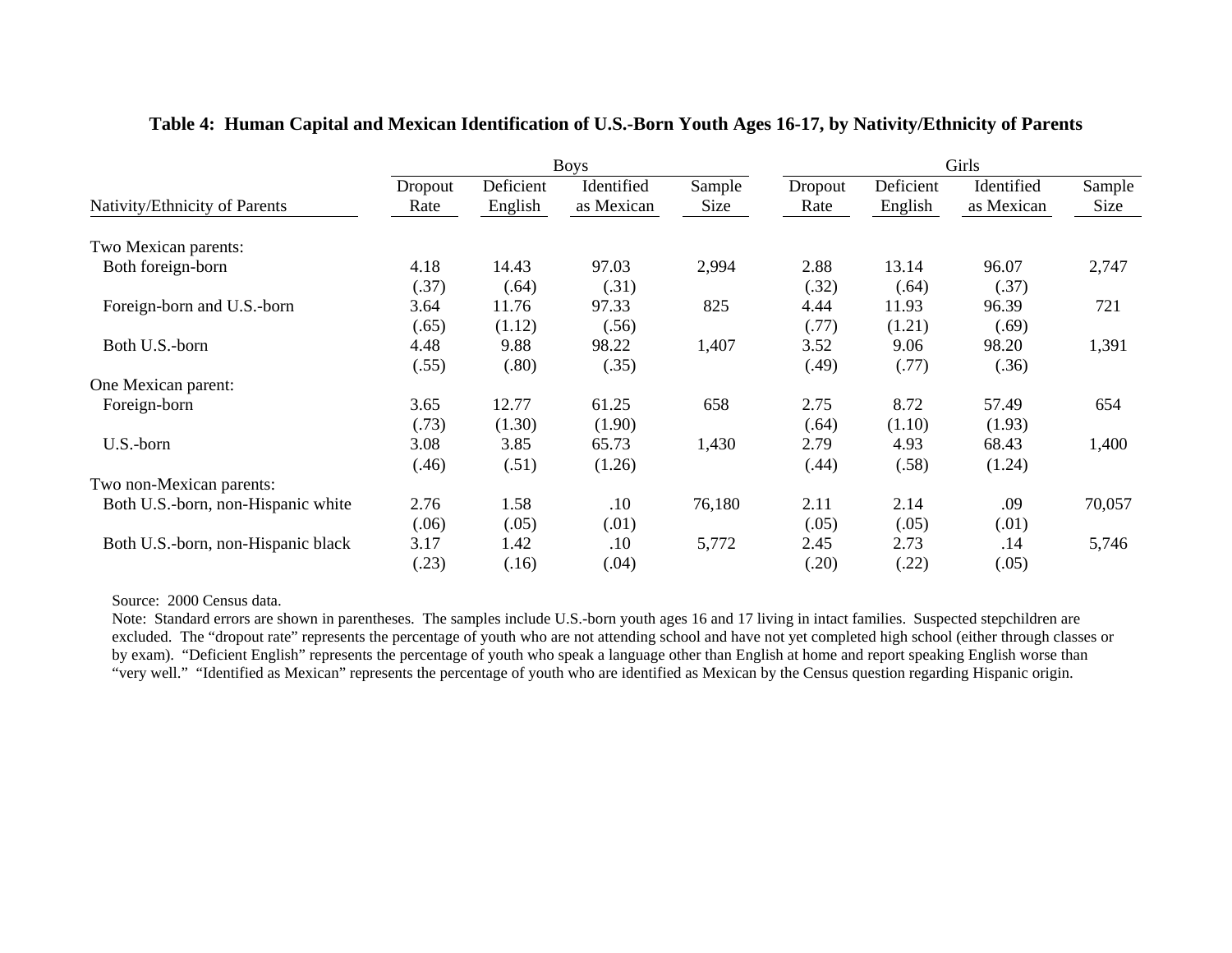|                                    | <b>Boys</b>           |                      |                       |                      | Girls                 |                      |                       |                      |
|------------------------------------|-----------------------|----------------------|-----------------------|----------------------|-----------------------|----------------------|-----------------------|----------------------|
|                                    |                       | Mother               |                       | Father               |                       | Mother               |                       | Father               |
| Nativity/Ethnicity of Parents      | Avg. Yrs.<br>of Educ. | Deficient<br>English | Avg. Yrs.<br>of Educ. | Deficient<br>English | Avg. Yrs.<br>of Educ. | Deficient<br>English | Avg. Yrs.<br>of Educ. | Deficient<br>English |
| Two Mexican parents:               |                       |                      |                       |                      |                       |                      |                       |                      |
| Both foreign-born                  | 7.09                  | 77.69                | 6.97                  | 77.56                | 7.11                  | 78.09                | 7.08                  | 78.09                |
|                                    | (.08)                 | (.76)                | (.08)                 | (.76)                | (.08)                 | (.79)                | (.08)                 | (.79)                |
| Foreign-born and U.S.-born         | 10.32                 | 34.06                | 9.53                  | 41.09                | 10.10                 | 32.59                | 9.46                  | 45.77                |
|                                    | (.13)                 | (1.65)               | (.15)                 | (1.71)               | (.14)                 | (1.75)               | (.15)                 | (1.86)               |
| Both U.S.-born                     | 11.63                 | 16.56                | 11.72                 | 17.13                | 11.74                 | 15.74                | 11.74                 | 15.10                |
|                                    | (.08)                 | (.99)                | (.08)                 | (1.00)               | (.07)                 | (.98)                | (.08)                 | (.96)                |
| One Mexican parent:                |                       |                      |                       |                      |                       |                      |                       |                      |
| Foreign-born                       | 10.46                 | 41.34                | 9.66                  | 50.46                | 10.28                 | 38.69                | 9.45                  | 44.50                |
|                                    | (.16)                 | (1.92)               | (.19)                 | (1.95)               | (.16)                 | (1.91)               | (.19)                 | (1.94)               |
| U.S.-born                          | 12.93                 | 4.90                 | 12.91                 | 5.17                 | 12.86                 | 6.07                 | 13.01                 | 5.43                 |
|                                    | (.06)                 | (.57)                | (.07)                 | (.59)                | (.06)                 | (.64)                | (.07)                 | (.61)                |
| Two non-Mexican parents:           |                       |                      |                       |                      |                       |                      |                       |                      |
| Both U.S.-born, non-Hispanic white | 13.51                 | .65                  | 13.61                 | .52                  | 13.50                 | .63                  | 13.66                 | .48                  |
|                                    | (.008)                | (.03)                | (.009)                | (.03)                | (.008)                | (.03)                | (.009)                | (.03)                |
| Both U.S.-born, non-Hispanic black | 12.93                 | .69                  | 12.57                 | .38                  | 12.92                 | .66                  | 12.53                 | .45                  |
|                                    | (.03)                 | (.11)                | (.03)                 | (.08)                | (.03)                 | (.11)                | (.03)                 | (.09)                |

## **Table 5: Parental Human Capital of U.S.-Born Youth Ages 16-17, by Nativity/Ethnicity of Parents**

#### Source: 2000 Census data.

Note: Standard errors are shown in parentheses. The samples include U.S.-born youth ages 16 and 17 living in intact families. Suspected stepchildren are excluded. "Avg. yrs. of educ." represents the average completed years of schooling of parents. "Deficient English" represents the percentage of parents who speak a language other than English at home and report speaking English worse than "very well."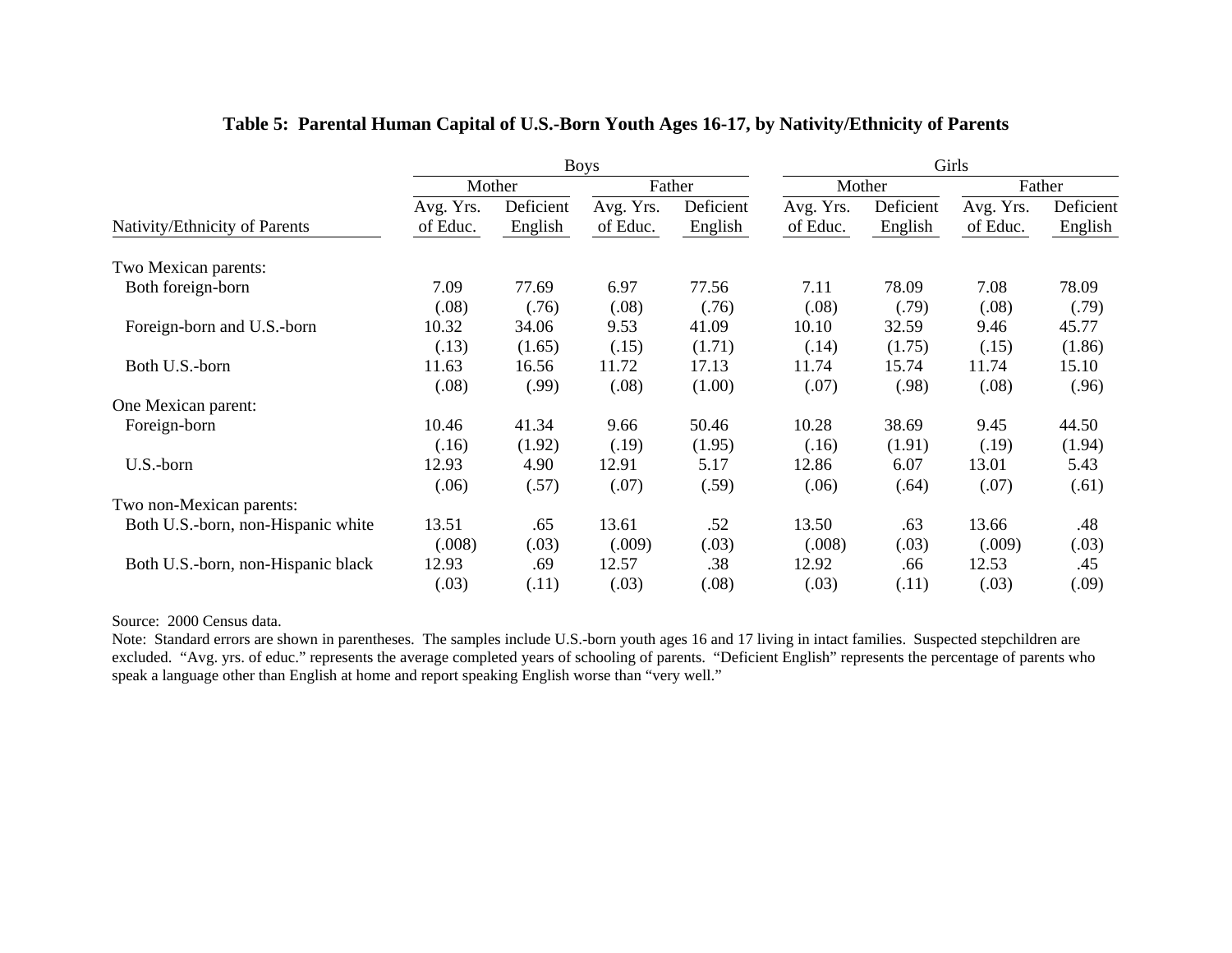|                                  | <b>Boys</b>         |                      |                  |                     | Girls            |                  |                  |                   |  |
|----------------------------------|---------------------|----------------------|------------------|---------------------|------------------|------------------|------------------|-------------------|--|
|                                  |                     | Dropout              |                  | Deficient English   |                  | Dropout          |                  | Deficient English |  |
| Regressor                        | (1)                 | (2)                  | (1)              | (2)                 | (1)              | (2)              | (1)              | (2)               |  |
| Two Mexican parents:             |                     |                      |                  |                     |                  |                  |                  |                   |  |
| Both foreign-born                | .0003               | $-.0202$             | .0579            | $-.0217$            | $-.0030$         | $-.0198$         | .0487            | $-.0252$          |  |
| Foreign-born and U.S.-born       | (.0065)<br>$-.0072$ | (.0072)<br>$-0.0150$ | (.0104)<br>.0223 | (.0123)<br>$-.0040$ | (.0059)<br>.0096 | (.0067)<br>.0028 | (.0102)<br>.0318 | (.0122)<br>.0046  |  |
| Both U.S.-born (reference group) | (.0085)             | (.0086)              | (.0136)          | (.0137)             | (.0080)          | (.0081)          | (.0138)          | (.0140)           |  |
| One Mexican parent:              |                     |                      |                  |                     |                  |                  |                  |                   |  |
| Foreign-born                     | $-.0100$            | $-0.0172$            | .0454            | .0074               | $-.0072$         | $-.0139$         | .0057            | $-.0260$          |  |
|                                  | (.0093)             | (.0093)              | (.0149)          | (.0151)             | (.0084)          | (.0085)          | (.0144)          | (.0147)           |  |
| U.S.-born                        | $-.0217$            | $-0.0161$            | $-0.0442$        | $-.0306$            | $-.0098$         | $-.0059$         | $-.0316$         | $-.0221$          |  |
|                                  | (.0075)             | (.0075)              | (.0120)          | (.0120)             | (.0068)          | (.0068)          | (.0117)          | (.0117)           |  |
| Parental education (in years):   |                     |                      |                  |                     |                  |                  |                  |                   |  |
| Mother                           |                     | $-.0021$             |                  |                     |                  | $-.0023$         |                  |                   |  |
|                                  |                     | (.0007)              |                  |                     |                  | (.0007)          |                  |                   |  |
| Father                           |                     | $-.0024$             |                  |                     |                  | $-.0014$         |                  |                   |  |
|                                  |                     | (.0007)              |                  |                     |                  | (.0006)          |                  |                   |  |
| Parental English deficiency:     |                     |                      |                  |                     |                  |                  |                  |                   |  |
| Mother                           |                     |                      |                  | .0759               |                  |                  |                  | .0657             |  |
|                                  |                     |                      |                  | (.0101)             |                  |                  |                  | (.0100)           |  |
| Father                           |                     |                      |                  | .0543               |                  |                  |                  | .0526             |  |
|                                  |                     |                      |                  | (.0099)             |                  |                  |                  | (.0099)           |  |

## **Table 6: Human Capital Regressions for U.S.-Born, Mexican-American Youth Ages 16-17**

Source: 2000 Census data.

Note: The reported figures are estimated coefficients from least squares regressions. Standard errors are shown in parentheses. The samples include U.S.-born youth ages 16 and 17 living in intact families in which at least one parent is identified as Mexican by the Census question regarding Hispanic origin. Suspected stepchildren are excluded. The sample sizes are 7,314 boys and 6,913 girls. The dependent variable "dropout" is a dummy identifying youth who are not attending school and have not yet completed high school (either through classes or by exam). The dependent variable "deficient English" is a dummy identifying youth who speak a language other than English at home and report speaking English worse than "very well." In addition to the regressors listed above, all specifications include variables describing the age of the youth, the ages of the mother and father, and geographic location (dummy variables identifying the nine Census divisions, the individual states of California and Texas, and whether the family resides in a metropolitan area.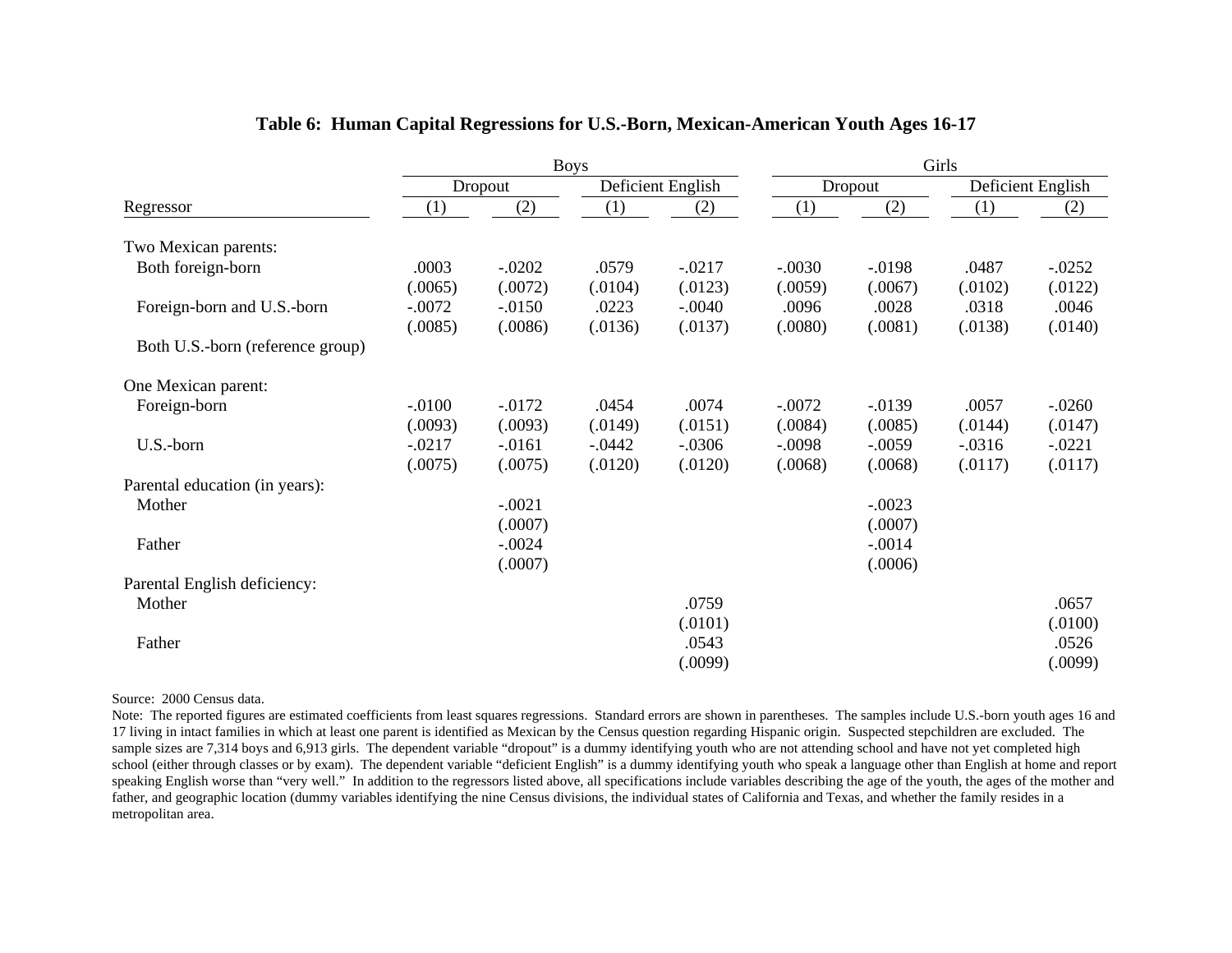|                                             | Identified   |               | Avg. Yrs. of Education by<br>Ethnic Self-Identification: | Sample | Percent  |
|---------------------------------------------|--------------|---------------|----------------------------------------------------------|--------|----------|
| Parents' Countries of Birth                 | as Mexican   | Mexican       | Not Mexican                                              | Size   | of Total |
| Both parents born in Mexico                 | 95.0<br>(.4) | 12.3<br>(.04) | 12.7<br>(.15)                                            | 3,238  | 51.1     |
| One parent born in Mexico and other parent: |              |               |                                                          |        |          |
| Born in Hispanic country other than Mexico  | 66.4         | 12.6          | 11.9                                                     | 115    | 1.8      |
|                                             | (4.4)        | (.22)         | (.27)                                                    |        |          |
| Born in non-Hispanic foreign country        | 49.4         | 14.4          | 14.0                                                     | 79     | 1.2      |
|                                             | (5.7)        | (.32)         | (.28)                                                    |        |          |
| Born in United States                       | 92.6         | 12.4          | 13.2                                                     | 2,910  | 45.9     |
|                                             | (.5)         | (.05)         | (.09)                                                    |        |          |
| All second-generation Mexican Americans     | 92.9<br>(.3) | 12.4<br>(.03) | 13.0<br>(.08)                                            | 6,342  | 100.0%   |

## **Table 7: Educational Attainment of Second-Generation Mexican-American Adults, by Mexican Identification**

Source: 1996-2004 CPS data.

 Note: Standard errors are shown in parentheses. The sample includes U.S.-born men and women ages 25-59 who have at least one parent born in Mexico. "Identified as Mexican" represents the percentage of adults who are identified as Mexican by the CPS question regarding Hispanic origin.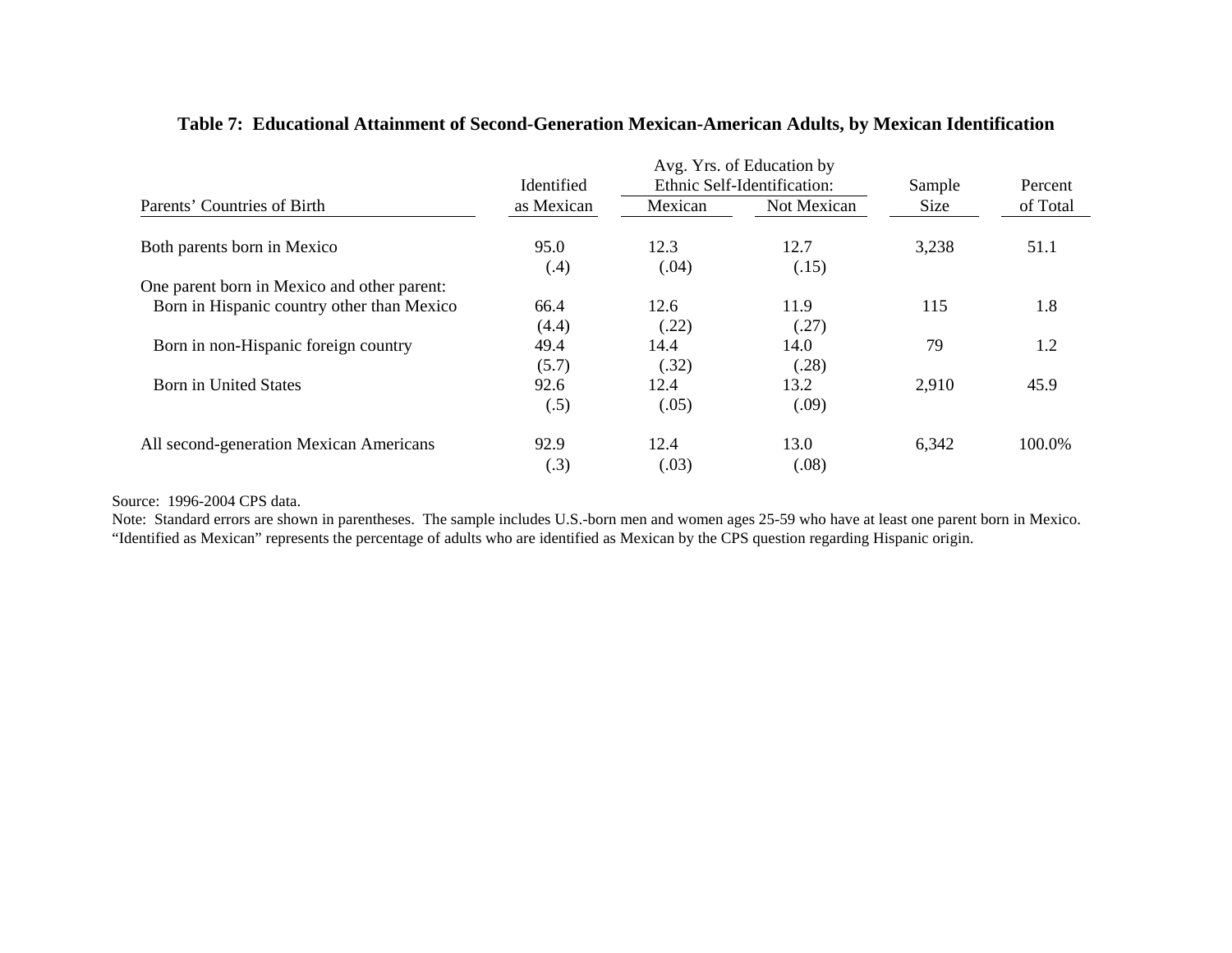## **Table 8: Mexican Identification of Second- and Third-Generation Mexican-American Youth Ages 16-17**

| Parents' and Grandparents' Countries of Birth                         | Identified<br>as Mexican | Sample<br>Size | Percent<br>of Total |
|-----------------------------------------------------------------------|--------------------------|----------------|---------------------|
| Second-generation Mexican Americans:                                  |                          |                |                     |
| Both parents born in Mexico                                           | 98.5                     | 549            | 53.0                |
| One parent born in Mexico                                             | 81.1                     | 281            | 27.1                |
| Third-generation Mexican-Americans:                                   |                          |                |                     |
| Neither parent born in Mexico and<br>Four grandparents born in Mexico | 100.0                    | 10             | 1.0                 |
| Three grandparents born in Mexico                                     | 100.0                    | 16             | 1.5                 |
| Two grandparents born in Mexico                                       | 76.1                     | 67             | 6.5                 |
| One grandparent born in Mexico                                        | 59.3                     | 113            | 10.9                |
| All second- and third-generation Mexican Americans                    | 88.1                     | 1,036          | 100.0%              |

Source: 1996-2004 CPS data.

Note: The samples include U.S.-born youth ages 16 and 17 who live in intact families and have at least one parent or grandparent born in Mexico. Suspected stepchildren are excluded. "Identified as Mexican" represents the percentage of youth who are identified as Mexican by the CPS question regarding Hispanic origin.